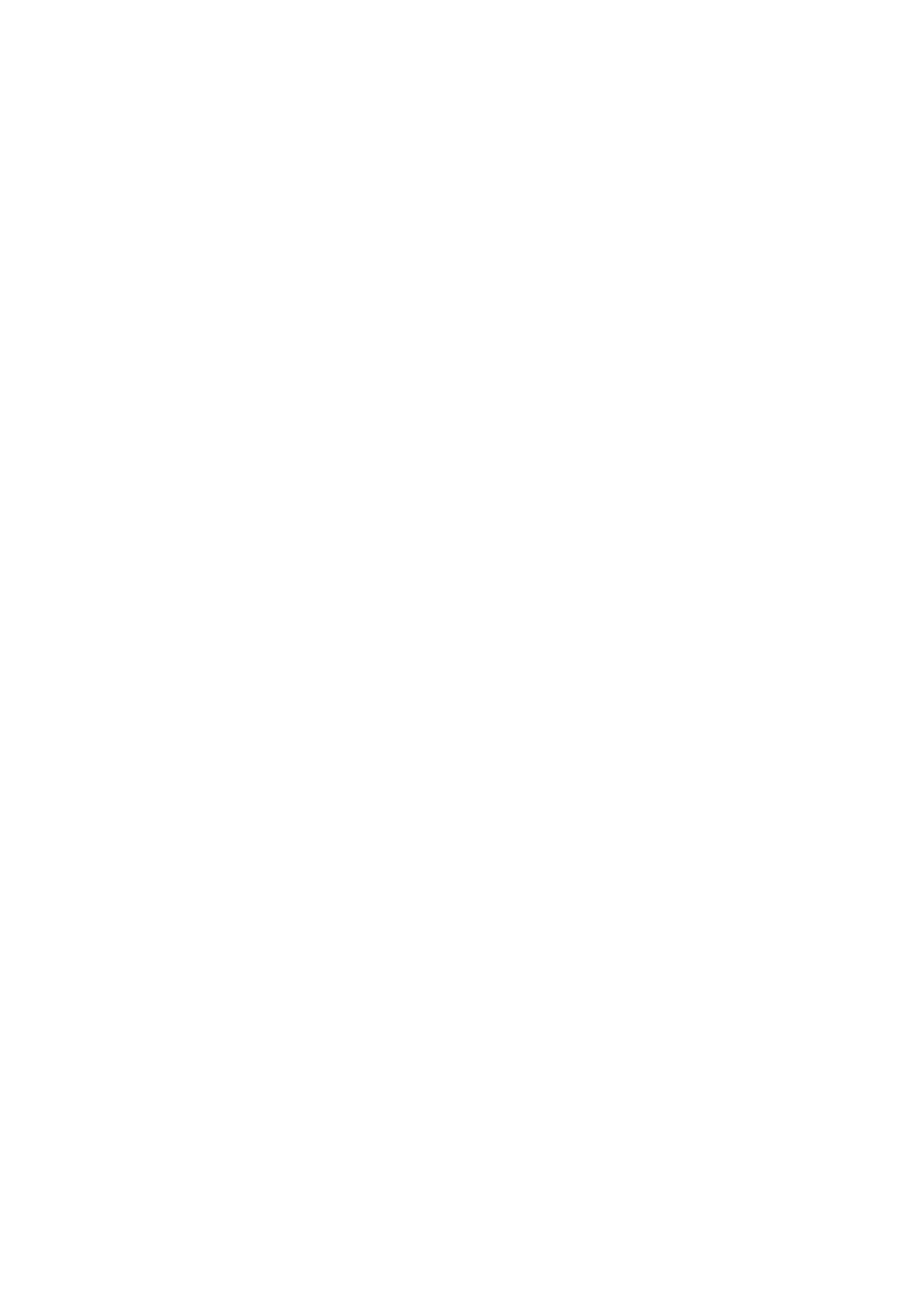# **1 Introduction**

The goal of tomographic reconstruction is to discover the inner structure of objects using their projections in a slice-by-slice manner. Most often, the projections are produced by X-rays. Measuring the attenuation of the beams passing through the object can provide information on the density of the materials along the paths of the beams (see Fig. [1a](#page-2-0) for illustration). Collecting such projection data from many angles, one can produce an image showing the inner structure of the object [\[4,](#page-17-0) [7\]](#page-17-1). Computed Tomography (CT) is a widely used tool in different fields, such as medical imaging, non-destructive testing (NDT), material characterization, crystallography, etc. to analyze the interior of the subject of investigation.

Discrete Tomography (DT) [\[5,](#page-17-2) [6\]](#page-17-3) uses the prior information that the cross-section image to be reconstructed contains only a few different intensities which are known in advance. Exploiting this prior knowledge, a smaller set of projections is sufficient for a reconstruction with an acceptable quality.

Binary Tomography (BT) is a more restricted variant of DT. In this case, every single pixel of the image to be reconstructed can take only two different intensities. In practice, objects corresponding to these images must be made of a homogeneous material.

The dissertation addresses the Author's research in the field of CT and BT. Our main aim was to improve reconstruction quality by developing novel algorithms and improving previous approaches in the research fields of selecting the most informative projection angles, automatic selection of the tube voltage of a CT scanner, and binarizing already reconstructed CT slices using Convolutional Neural Networks.

<span id="page-2-0"></span>

Figure 1: (a) Acquisition of a projection. (b) Equation system-based representation of the parallel-beam projection geometry.

## **2 Formulation of the reconstruction problem**

Due to the small number of projections, typically available in DT, the reconstruction is mainly solved by one of the algebraic approaches. The idea is to describe the connections between projections and pixels using equations. Assuming that the size of the image to be reconstructed is  $n \times n$  ( $N = n^2$ ), the reconstruction problem can be described as a system of linear equations (see Fig. [1b](#page-2-0) for illustration):

<span id="page-2-1"></span>
$$
\mathbf{A}\mathbf{x} = \mathbf{b}, \quad \mathbf{A} \in \mathbb{R}^{m \times N}, \quad \mathbf{x} \in \mathbb{R}^{N}, \quad \mathbf{b} \in \mathbb{R}^{m}, \tag{1}
$$

where **x** is the vector of all *N* unknown image pixels, **b** is the vector of all *m* measured projection values (*m* is the total number of projection lines used), and **A** describes the projection geometry with all *ai*,*<sup>j</sup>* elements giving the length of the line segment of the *i*th projection line through the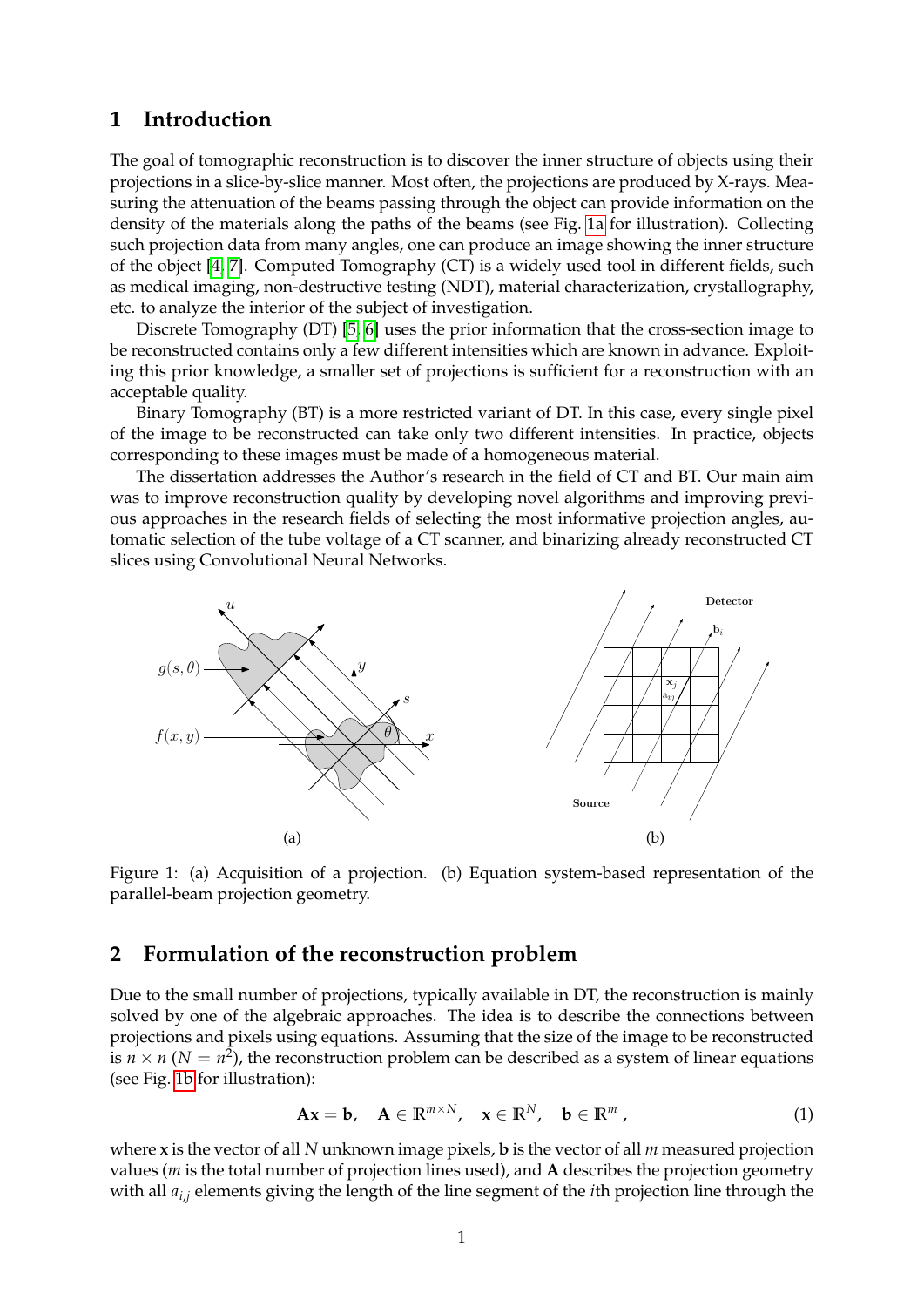*j*th pixel. If we want to further limit this formulation into the binary reconstruction problem, we have to add a new restriction to **x**, which is  $\mathbf{x} \in \{0,1\}^N$ . This way **x** is forced to contain only  $\{0,1\}$  values.

# **3 Offline Projection Selection Algorithms and their Scale Invariance**

In BT, we use the prior information that the object consists of a single material, and the gaps are filled with air. In some cases, this constraint can lead to accurate results, even from just 4–8 projections. In their paper [\[16\]](#page-18-0), Nagy et al. noted that when using a low number of projections, the accuracy of a binary reconstruction can depend on the projection angles. Further investigated in [\[24\]](#page-18-1), this phenomenon was found to depend on the structure of the object of study. Thus, further attention was paid on how the "most informative" projections can be found. Projection selection methods can be classified as online and offline ones. In this thesis point, we are going to focus on the latter.

In the offline case, a blueprint image of the object to be reconstructed is given (which is rather typical, e.g., in industrial NDT), on which the whole projection data can be simulated, and the proper projection set can be identified. In this context, the projections are not always gathered by real physical measurements. They can be simulated using a golden standard (ground-truth or blueprint) that is often available in industrial quality testing, e.g., as a CAD model. In [\[25\]](#page-18-2), several approaches have been published aiming to find good projection angles for BT, all of them reducing the search space of projection sets in various ways.

In this thesis point, we suggest sequential search methods [\[20\]](#page-18-3) to find projection angles with high information content and analyze the behavior of these methods under serious resolution down-scaling.

#### <span id="page-3-1"></span>**3.1 Projection selection algorithms**

We first recall three projection selection strategies from [\[25\]](#page-18-2) that serve as references for comparison with our suggested methods. The approaches given in [\[25\]](#page-18-2) are the best performing state-of-the-art methods in this field.

One of the simplest methods is when the projection angles are distributed proportionally, with equiangular spacing. One can distinguish two variants. In the first case, the starting angle is positioned to 0°. As an improved version, in the second case, all the integer starting angles are analyzed between  $0^{\circ}$  and  $\left[\frac{180}{p}\right]^{\circ}$ , where  $p$  is the number of projections. In the end, the angle set ensuring the best quality (with the smallest Relative Mean Error (RME) value) is kept. The authors of [\[25\]](#page-18-2) referred to these methods as *Naive* and *EquiAng* angle selections, respectively, and so do we.

To handle the issue of selecting arbitrary angles, in [\[25\]](#page-18-2), the authors presented the problem as an energy minimization task. An optimal set of angles must satisfy

$$
RME(\mathbf{x}^*, \mathbf{x}^{S^*}) = \min_{S} RME(\mathbf{x}^*, \mathbf{x}^S),
$$
\n(2)

where *S* is an arbitrary set of angles,  $S^*$  is the optimal set of angles,  $x^S$  and  $x^{S^*}$  are the reconstructions from the projections with *S* and *S* <sup>∗</sup> angle sets, respectively. Simulated annealing [\[14\]](#page-17-4) was proposed for the minimization. We refer to this method as *SA*.

#### <span id="page-3-0"></span>**3.2 Proposed sequential search methods**

By the observation that projections can serve as features of the image to reconstruct, we examined numerous types of feature selection algorithms, following the summary of [\[15\]](#page-18-4). According to this examination, the floating search methods [\[20\]](#page-18-3) seemed to be the best options in this area.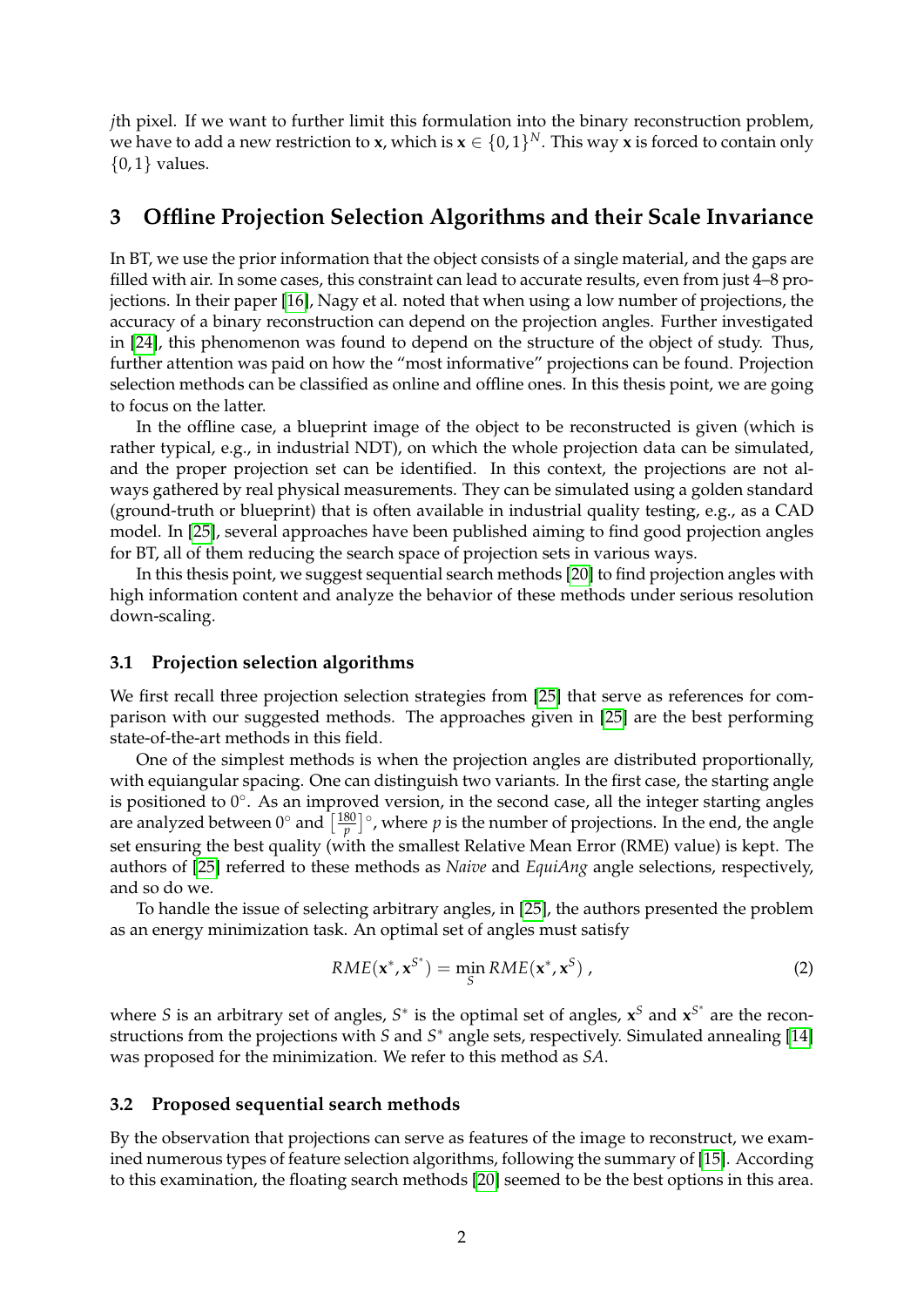Other algorithms contain too much randomization, use exhaustive search, or tree structure which makes them hardly applicable for this task.

First, we investigated and modified the forward and backward sequential selection methods (*SFS* and *SBS*) to serve as projection selection methods. In the case of *SFS*, the process starts with the initialization of a feature subset. Then it iteratively adds features to the initial subset. In the case of *SBS*, the initial feature set contains all the features. Then, iteratively, one feature will be removed from the set, namely whose deletion causes the least loss in the evaluation measure. Both processes stop when no improvement happens in the evaluation measure in the last *t* steps (where *t* is a predefined threshold variable) or all the necessary number of features has been added to the set or deleted from the set, respectively.

Both *SFS* and *SBS* suffer from a so-called "nesting effect". It means that in *SFS*, the features once selected cannot be later discarded, while in *SBS*, the discarded features cannot be reselected. The result is that the methods are only suboptimal. With a further investigation, we combined the *SFFS* and *SBFS* (Sequential Floating Forward/Backward Search) methods together and created our *Refinement* algorithm. In our interpretation, the algorithm starts with an initial angle set, which can be the output of any type of projection selection algorithm, and then we apply the *Refinement*. Depending on which algorithm is used as the first step, we refer to these algorithms as *NaiveR*, *EquiAngR*, *SAR*, *SFSR*, and *SBSR*, i.e., the original name is extended with the letter *R* (*R* is for *Refinement*). The *Refinement* algorithm can be seen in Alg. [1,](#page-4-0) which is capable of refining the result of the output of any other algorithm.

**Algorithm 1:** Angle selection with *Refinement*

<span id="page-4-0"></span>1: let *S* be the set of the actual angles - output of an angle selection algorithm 2: fix $\Theta \leftarrow$  the last element inserted into *S* 3: **repeat** 4: **for all** angle  $\theta \in S \setminus \{fix\Theta\}$  **do** 5: calculate  $RME(\mathbf{x}^*, \mathbf{x}^S \setminus \{\theta\})$ 6:  $\theta_{min} \leftarrow$  angle corresponding to the smallest *RME* value 7: **end for** 8: *S* ← *S*  $\setminus$  { $\theta_{min}$ } 9: **for**  $\theta \leftarrow 0$  to 179 **do** 10: calculate  $RME(\mathbf{x}^*, \mathbf{x}^{S \cup \{\theta\}})$ 11: *θmin* ← angle corresponding to the smallest *RME* value 12: **end for** 13:  $S \leftarrow S \cup \{\theta_{min}\}$ 14:  $fix\Theta \leftarrow \theta_{min}$ 15: **until** the *RME* cannot be decreased any more.

#### **3.3 Scale Invariance in Projection Selection**

#### **3.3.1 Technique (***T1***): Resizing the image**

In industrial NDT, often hundreds or thousands of projections of the examined object are acquired, and the number of detector pixels can also be of the same magnitude. This allows us to reconstruct a high-quality image from its projections. However, if we want to apply a projection selection method on the reconstructed image, it could take an unacceptably long time due to the high resolution. To speed up this process, one can downscale the reconstructed image and then apply the projection selection algorithm just after this step.

By reducing the resolution, one may lose information, and the object in the image may deform due to structural and topological changes. For projection selection, however, we do not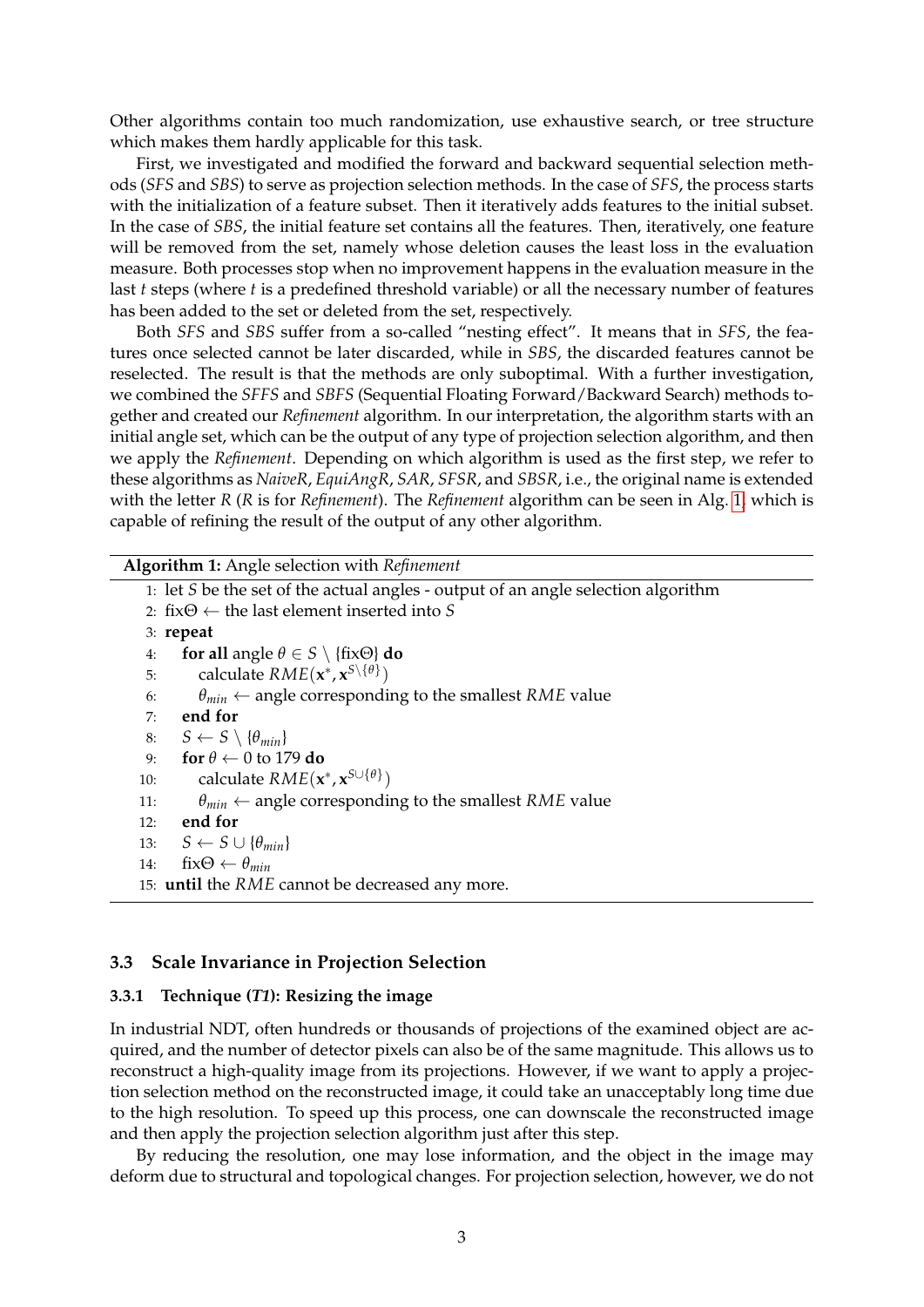need that much and detailed projection information. If the image preserves the most specific structural information about its content, it is completely enough to find the most informative angles. For downscaling, we used the Gaussian pyramid.

#### **3.3.2 Technique (***T2***): Summing the projection values**

Another possible technique preserves the original size of the blueprint image and takes the normalized sum of every *d* neighboring projection value, where *d* will specify the magnitude of reduction:

$$
D_l(i) = \frac{\sum_{j=d \cdot i+1}^{j < d \cdot i+d} D_{l-1}(j)}{d^2}, \quad i = 0, \dots, m_l - 1 \tag{3}
$$

Here *D<sup>l</sup>* represents the new projection vector and *m<sup>l</sup>* is the number of the detectors on the *l*th level. For example, if we sum every 2*nd* neighboring projection value, we halve the size of the projection vector and thus also the size of the sinogram.

#### **3.3.3 Perimetric complexity**

Finding the connection between the characteristics of objects and how similar they are in the sense of direction dependency is an actively studied area of research. For that, a formula is needed that tells us whether two objects share the same set of most informative angles. In our case, this is also an important question since we want to predict how much we can rescale an image still preserving the main characteristics of its direction dependency. In [\[29\]](#page-18-5), the author proposed a measure named perimetric complexity to describe the complexity of a binary digital image. Using this measure, we can determine which is the lowest "safe" resolution where we have to stop the downscaling. Perimetric complexity is also useful to predict how many projections one will need for a reconstruction to keep the RME value below a specified threshold.

#### **3.4 Experimental studies and results**

We conducted several experiments on binary software phantom images. We chose to use the thresholded version of the Simultaneous Iterative Reconstruction Technique (TSIRT). Our dataset consisted of 22 structurally and topologically different phantoms. For the comparison of the different projection selection algorithms, we used the software phantoms with a size of  $256 \times 256$  pixels. For the scale invariance case, we generated the same phantoms with the side length of 16, 32, 64, 128, 256, 512, 1024, and 2048 pixels.

From all the different projection selection algorithms, *SFSR* had the ultimate smallest average in RME. However, all the other algorithms extended with *Refinement* were really close to that result, and all the *Refinement*-extended algorithms provided better results than their original (non-extended) versions.

We noticed that the original (previously published) equiangular methods (*Naive* and *Equi-Ang*) were fast but provided really weak quality reconstructions. However, even these algorithms could provide angle sets with acceptable quality when they were extended with our *Refinement* method, and still in a very short time. Furthermore, these algorithms are completely deterministic, while the results of *SA*, *SAR*, *SFS* and *SFSR* really depend on the random initialization. One can draw the conclusion that applying the *Refinement* step, *NaiveR* and *EquiAngR* become very competitive against the other algorithms, considering their good quality and fast execution time.

In the case of analyzing scale invariance, first, we tested the *T1* approach (resizing the image). Investigating the equiangular approaches, it was discernible that the RME values of the highest resolution images were the smallest, and these values increased (non-decreased) as the size of the image decreased in almost every case. The RME values, however, were really close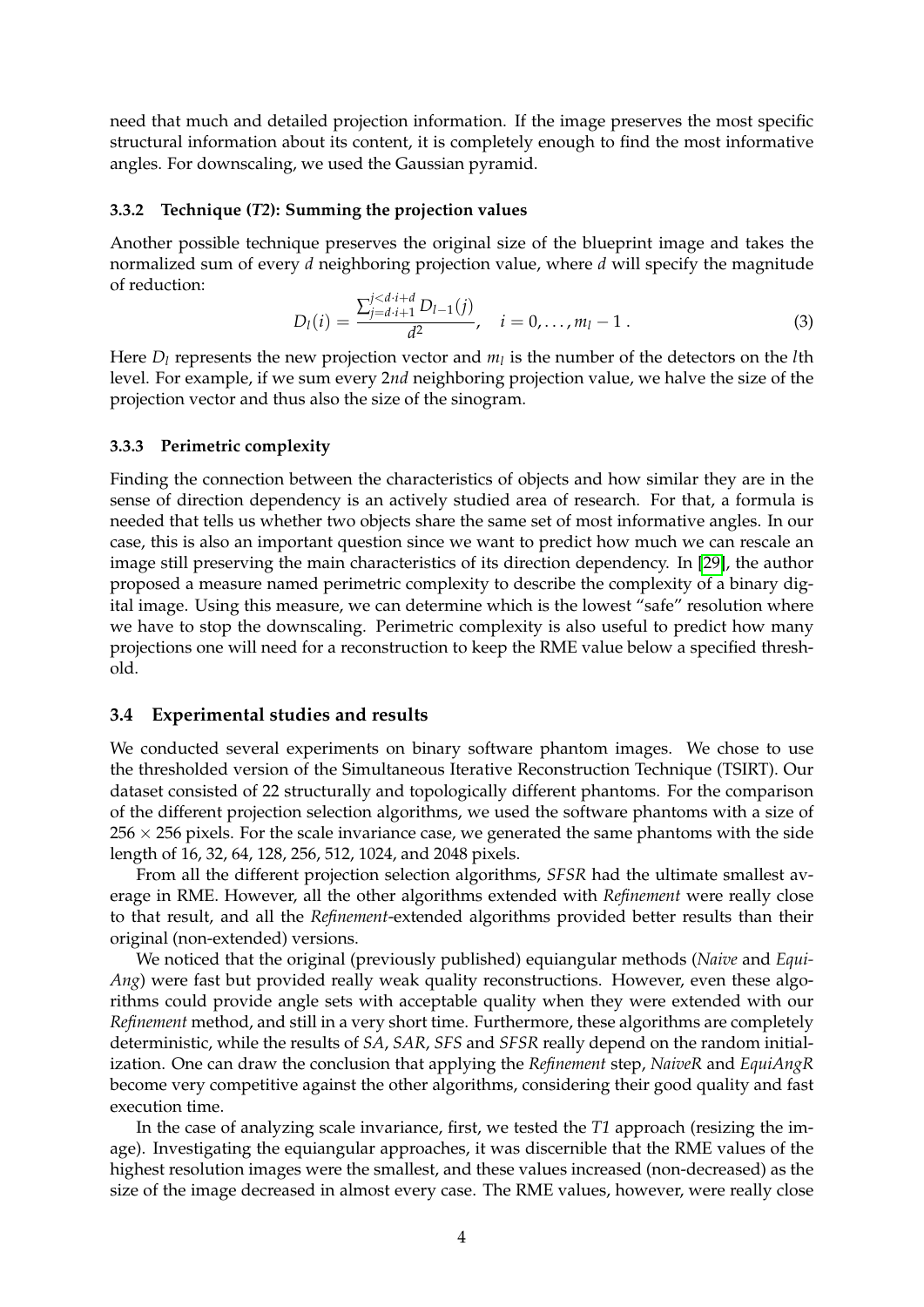to each other. We noticed a significant difference only in the case of size  $16 \times 16$ . In the nonequiangular case, the RME values were not that close to each other as they had been in the equiangular case since the algorithm has more freedom during the selection. We observed that it is safer to stop downscaling when the size of  $64 \times 64$  is reached. We showed that we could reduce the phantoms radically and still achieve projection sets to reconstruct the images with almost the same quality as in the original case.

Furthermore, we also tested theory *T2* in similar experiments as it was detailed above for *T1* and deduced very similar (almost same) properties. Thus, we determine that summing the projection values - i.e., reducing the number of detectors - can be applied as successfully as resizing the blueprint image.

The findings of this thesis point have been published in a conference proceedings [\[10\]](#page-17-5) and in a journal paper [\[9\]](#page-17-6).

# **4 Reconstruction Uncertainty in BT and CT**

Adaptive (online) approaches determine the successive angles during the acquisition, based on the already available projection information. These types of projection selection algorithms allow dense sampling in the information-rich areas and sparse sampling in the information-poor areas. Even with the properly selected acquisition angles, the low number of projections turns the reconstruction task into an ill-posed problem, having various possible solutions. This lack of information produces errors in the reconstructions because we cannot determine the exact pixel values. Two research groups simultaneously investigated the theory of pixel uncertainty in discrete reconstructed images. They introduced two different approaches for measuring the variability of reconstructions.

In the first part of this thesis point, based on previous studies, we provide two projection selection methods for binary reconstruction that use the reconstruction uncertainty [\[28\]](#page-18-6) of the available projections to choose the next angle. The first one is an offline method, which modifies the *SFSR* algorithm presented in *Section [3.2](#page-3-0)*, and the second one is an adaptive method based on [\[3\]](#page-17-7). In the second part of this thesis point, further examining the presence of uncertainty using the experience gained studying [\[28\]](#page-18-6), we define a grayscale uncertainty measure and examine its behavior with different projection sets.

#### **4.1 Binary uncertainty in projection selection**

We can determine the uncertainty of the reconstruction using the results of [\[28\]](#page-18-6) that we shortly recall here. Due to the incomplete information in the projection data, there can be several solutions of Eq. [\(1\)](#page-2-1) in which the pixel values may vary. Knowing all the reconstructions we could calculate the probability of  $x_j$  ( $j = 1, ..., N$ ) taking the value  $x_j = 1$ , by

$$
p_j = \frac{\mathcal{N}_{\mathbf{b}}^{\mathbf{A}}(x_j = 1)}{\mathcal{N}_{\mathbf{b}}^{\mathbf{A}}},\tag{4}
$$

<span id="page-6-1"></span>where  $\mathcal{N}_{\mathbf{b}}^{\mathbf{A}}$  denotes the number of solutions of Eq. [\(1\)](#page-2-1) and  $\mathcal{N}_{\mathbf{b}}^{\mathbf{A}}(x_j = 1)$  stands for the number of binary solutions with  $x_j = 1$ . Given the probabilities, we can determine the uncertainty of pixel  $x_j$  as

$$
\mathcal{H}(x_j) = -(p_j \log_2(p_j) + (\bar{p}_j) \log_2(\bar{p}_j)), \qquad (5)
$$

where  $\bar{p}_j = 1 - p_j$ . Taking an image and indicating all the pixels with their uncertainty values, we get the entropy map of the reconstruction. Furthermore, we can also calculate the global uncertainty of the whole reconstruction by summing the pixel uncertainties as

<span id="page-6-0"></span>
$$
\mathcal{U}(\mathbf{x}) = \frac{\sum_{i=j}^{N} \mathcal{H}(x_j)}{\frac{1}{r} \sum_{i=1}^{m} b_i},
$$
\n(6)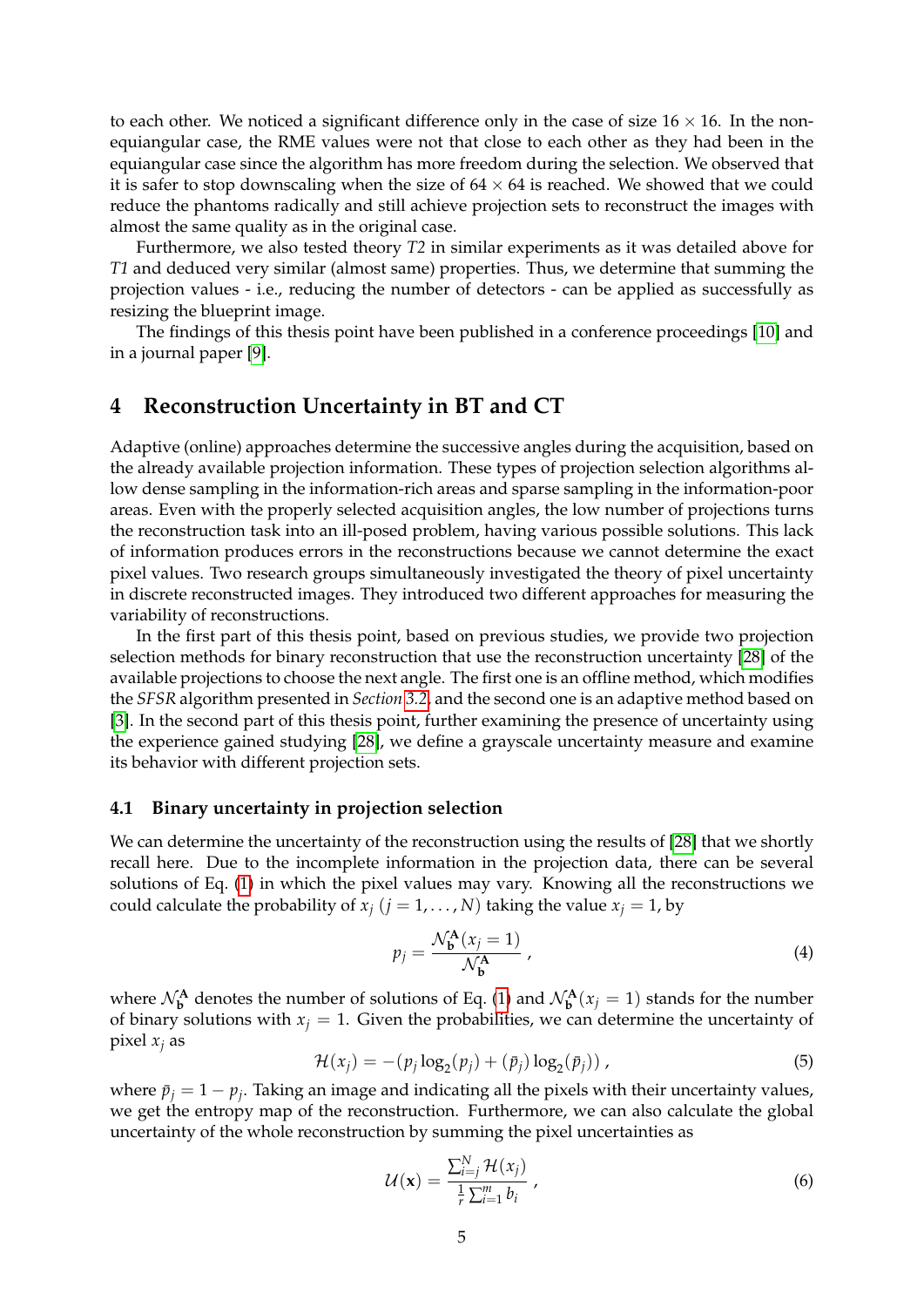where *r* is the number of projections. Calculating Eq. [\(6\)](#page-6-0) needs an unreasonable amount of processing time in practice since all the reconstructions satisfying the projection set have to be generated. To produce the entropy map of the solution, we substitute the probability variables in Eq. [\(5\)](#page-6-1) with the pixel values of the reconstructed image, provided by the SIRT algorithm.

#### **4.1.1 Proposed offline method**

In *Section [3.2](#page-3-0)*, we proposed the *SFSR* algorithm for projection selection. The method being proposed here uses the same methodology. The only difference is that all of the RME calculations were replaced with global uncertainty (Eq. [6\)](#page-6-0) calculations and uncertainty was used for the optimization, i.e., no blueprint data was used for selecting the most informative angles, only the uncertainty of the reconstructed image itself. We refer to the modified global uncertainty based *SFSR* method as *SFSR-UNC*.

#### **4.1.2 Proposed online method**

In [\[3\]](#page-17-7), the authors proposed two adaptive angle selection algorithms. These are a spectral richness based method, which selects the projections based on the spatial spectral richness of the image function (*Alg1*), and a reconstruction error based selection (*Alg2*). We modified *Alg2* by replacing the error function with

$$
E_k = \log_{10} \left( \sum_{j=1}^{N} |\mathcal{H}(x_j^{(k)}) - \mathcal{H}(x_j^{(k-1)})|^2 \right),\tag{7}
$$

and modified steps 1 and 5 of the original *Alg2* accordingly, to use this measure when evaluating the projection angle candidates. Then, in each iteration, the candidate ensuring the biggest decrease in reconstruction uncertainty is selected. We will refer to this algorithm as *Alg2-UNC*.

#### **4.1.3 Experimental results**

To test the projection selection algorithms, we used the same phantoms and settings that were used in the previous thesis point. First, *SFSR-UNC* was compared to the original *SFSR*, then, *Alg2-UNC* to the already published methods (*Alg1*, *Alg2*, *Naive*) using experimental tests on the software phantom images. We found that our former method was able to provide approximately as accurate reconstruction results as the method that used blueprint images to find the optimal set of projections. In the latter case, we found that *Alg2-UNC* could outperform the state-of-the-art algorithms and provided good alternative solutions for selecting projection angles.

#### **4.2 Grayscale uncertainty**

Here, we provide a measurement of the uncertainty of continuous reconstructions. For that, we introduce some notation and definitions.

#### **4.2.1 Definition of the uncertainty**

Let  $\mathcal{N} = \{1, 2, ..., N\}$  and  $\mathcal{M} = \{1, 2, ..., m\}$ . Moreover, let  $\mathbf{0}_N$  denote the column vector with

$$
(\mathbf{0}_N)_k = 0 \quad , \ \forall k \in \mathcal{N} \ . \tag{8}
$$

Furthermore let  $\mathbf{e}_{N,i}$  denote the column vector such that

$$
(\mathbf{e}_{N,i})_k = \begin{cases} 1, & \text{if } k = i \\ 0, & \text{if } k \neq i \end{cases} \quad \forall k \in \mathcal{N} \, . \tag{9}
$$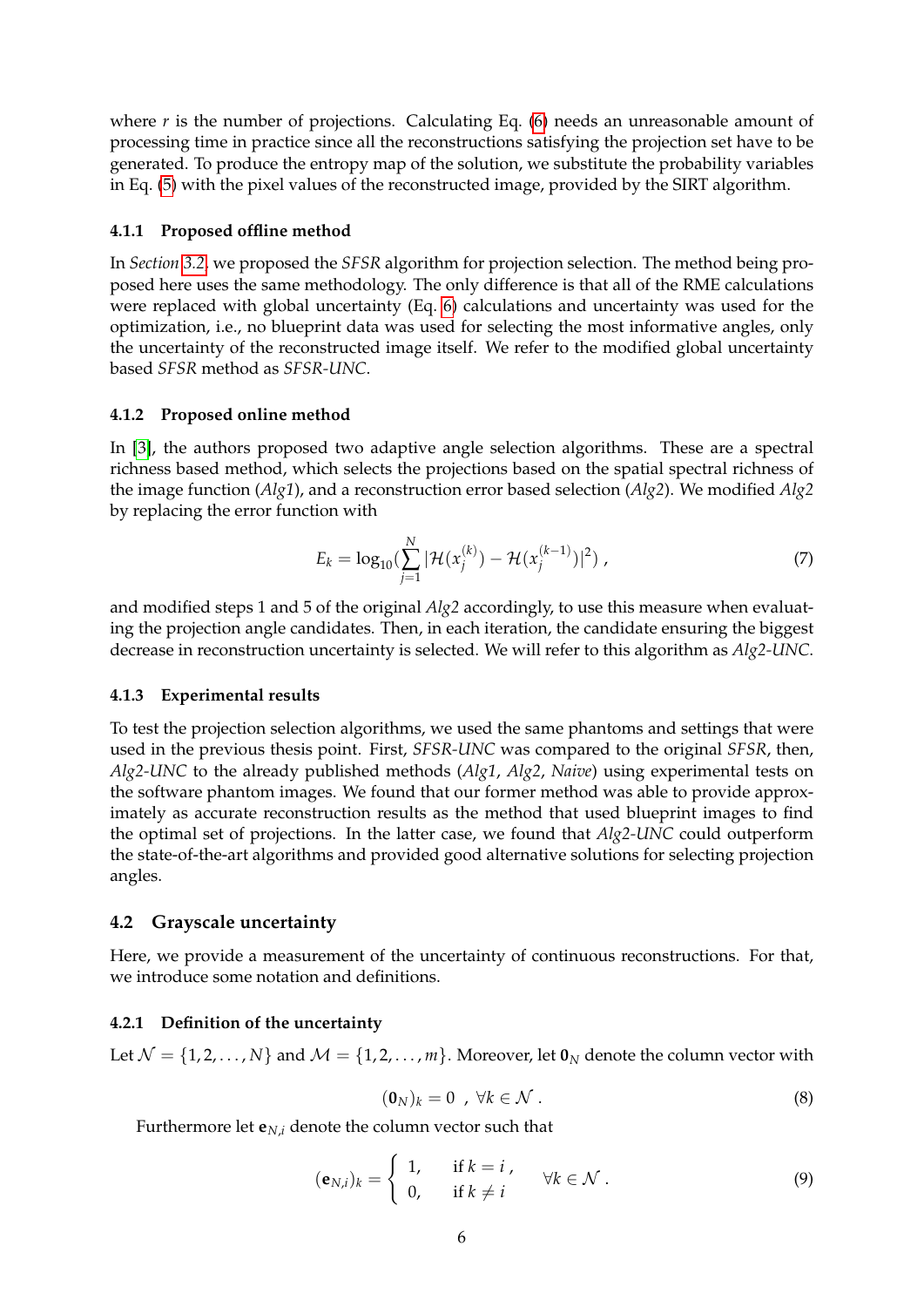Now we can define the core concept of the uncertainty measure.

**Definition 1.** *For any* **A** *projection matrix let the i-th perturbed reconstruction of* **A** *be*

$$
\mathcal{P}_{\mathbf{A}}(i) = \underset{\mathbf{x}}{\arg\min} \{ \|\mathbf{x} - \mathbf{e}_{N,i}\| \mid \mathbf{A}\mathbf{x} = \mathbf{0}_m, \mathbf{x} \in \mathbb{R}^N \}.
$$
 (10)

**Definition 2.** *Given a projection matrix* **A***, let the uncertainty of the x<sup>i</sup> pixel be*

$$
\mathcal{U}_{\mathbf{A}}(i) = \frac{\|\mathcal{P}_{\mathbf{A}}(i)\|_{2}}{\|\mathbf{e}_{N,i} - \mathcal{P}_{\mathbf{A}}(i)\|_{2}}.
$$
\n(11)

#### **4.3 Bounds of pixel values**

Using the bound on the slopes of the hyperplane of solutions, we can give bounds on the pixel values in the reconstructions. Here, we provide two possible bounds.

<span id="page-8-0"></span>**Lemma 1.** *For any*  $x_k$ 

$$
x_i \le \min_{j \in \mathcal{M}} \frac{b_j}{a_{j,i}} \,. \tag{12}
$$

<span id="page-8-1"></span>**Theorem 1.** Let  $\hat{\mathbf{x}} \in \mathbb{R}_{\geq 0}^N$  be a solution of  $A\mathbf{x} = \mathbf{b}$ , and define

$$
\mathcal{L}_{\mathbf{A}}(i) = \min_{j \in \mathcal{M}} \frac{b_j}{a_{j,i}} \tag{13}
$$

*and*

$$
\mathcal{D}_{\mathbf{A}}(i) = \sqrt{\sum_{k \in \mathcal{N} \setminus \{i\}} (\mathcal{L}_{\mathbf{A}}(k))^2} \ . \tag{14}
$$

Then, for any  $\mathbf{y} \in \mathbb{R}_{\geq 0}^n$  reconstruction and any  $i \in \mathcal{N}$  index

$$
\hat{x}_i - \mathcal{U}_{\mathbf{A}}(i) \cdot \mathcal{D}_{\mathbf{A}}(i) \leq y_i \leq \hat{x}_i + \mathcal{U}_{\mathbf{A}}(i) \cdot \mathcal{D}_{\mathbf{A}}(i) \,. \tag{15}
$$

#### **4.3.1 Connection of reconstruction error and perturbed reconstructions**

Assume that we have  $x^0$ ,  $\hat{x}$ , and  $x^*$  as follows.

- $\mathbf{x}^0 \in \mathbb{R}^N$ : is a starting point for seeking a solution.
- $\hat{x}$ : is a reconstruction closest to the  $x^0$  starting position in a euclidean manner, i.e.,

$$
\hat{\mathbf{x}} = \underset{\mathbf{x}}{\arg \min} \left( \|\mathbf{x} - \mathbf{x}^0\| \ | \ \mathbf{Ax} = \mathbf{b}, \ \mathbf{x} \in \mathbb{R}^N \right) \,. \tag{16}
$$

• **x** ∗ : is the expected image, i.e., the image of the original object of study.

From the definitions of  $x^0$ ,  $\hat{x}$ , and  $x^*$ , we define two new values. Let  $\mathcal{E}_1$  be the error of the above reconstruction calculated by

<span id="page-8-2"></span>
$$
\mathcal{E}_1 = \hat{\mathbf{x}} - \mathbf{x}^* \,. \tag{17}
$$

<span id="page-8-3"></span>Furthermore, we define the  $\mathcal{E}_2$  weighted sum based on the perturbed reconstructions and the **x** <sup>0</sup> base point as

$$
\mathcal{E}_2 = \sum_{i=1}^N \left( \mathcal{P}_A(i) (\mathbf{x}_i^0 - \mathbf{x}_i^*) \right) \,. \tag{18}
$$

Both  $\mathcal{E}_1$  and  $\mathcal{E}_2$  are vectors and by definition

$$
\mathbf{A}\mathcal{E}_1 = \mathbf{A}\mathcal{E}_2 = \mathbf{0}_m \,. \tag{19}
$$

We state that the error of the above-defined  $\hat{x}$  reconstruction can directly be determined if we know the **x** ∗ ideal reconstruction and the **x** <sup>0</sup> base point.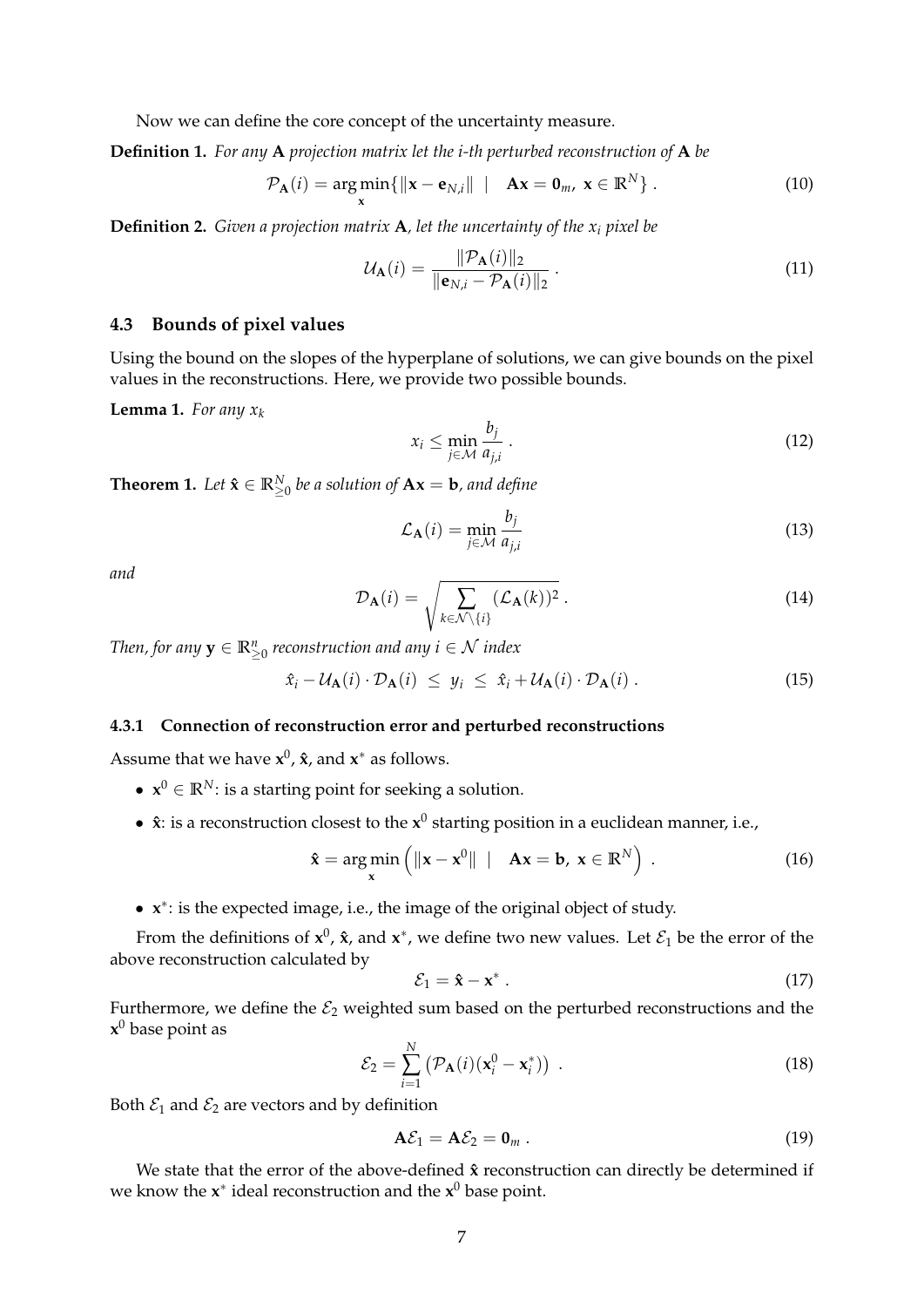**Theorem 2.** *Given an equation system of the form* [\(1\)](#page-2-1) *and*  $\mathbf{x}^*$ ,  $\mathbf{x}^0$ ,  $\hat{\mathbf{x}}$  *points and*  $\mathcal{E}_1$ ,  $\mathcal{E}_2$  *vectors defined above, then*

$$
\mathcal{E}_1 = \mathcal{E}_2 \,. \tag{20}
$$

#### **4.3.2 Experimental validation**

To investigate the uncertainty, the bounds, and the errors from a practical point of view, we conducted experiments on different images. Our database consisted of 7 phantoms with different structural complexity, each with a size of  $64 \times 64$  pixels and an intensity range of [0,1].

To show that the defined uncertainty formula can provide information about the variability of the reconstructed pixel values, we performed hundreds of Conjugate Gradient Least Squares (CGLS) reconstructions with randomly initialized starting images. These reconstructed images were used to calculate the standard deviation on a bigger image set.

For a certain phantom, we concatenated the standard deviation maps into one matrix for all the predefined projection numbers and did the same with the uncertainty maps. Then, we calculated the correlation between these "montage" images. This way, 7 comparisons were made (based on the 7 test images). The correlation values were around 0.8, which indicated a reliable correspondence between the uncertainty measure and the deviation of pixel values in reconstructions. We argue that the correlation was not higher only because the pixel values in our random reconstructions were not from uniform distribution.

Using one random reconstruction from all the phantoms with a different number of projections (created with bounded SIRT), we also analyzed the range of the bounds given in Lemma [1](#page-8-0) and Theorem [1.](#page-8-1) In the case of Lemma [1,](#page-8-0) we observed that as the projection number increased, the bounds were getting closer and closer to the x-axis. In the case of a low number of projections, the bounds of Theorem [1](#page-8-1) were far from each other, and as the projection number increased, the bounds were approximating each other. We performed some tests to evaluate our upper and lower bounds (based on Theorem [1\)](#page-8-1) in practical reconstruction scenarios. Our experiments proved that the theoretical upper and lower bounds can sufficiently limit the pixel intensities for all the phantoms with different numbers of projections.

In a further investigation, we compared  $\mathcal{E}_1$  (Eq. [17\)](#page-8-2) and  $\mathcal{E}_2$  (Eq. [18\)](#page-8-3) for all the phantoms with all the different predefined number of projections to prove their similarity. Calculating  $|\mathbf{E}_1 - \mathbf{E}_2|$ , all the values were close to zero  $(10^{-4} - 10^{-6})$ . We remark that these extremely small values represent zeros. According to our findings, these non-zero values are present due to rounding errors in the reconstruction algorithms and the fact that the reconstructions are only approximate solutions with some tolerance.

The findings of this thesis point have been published in three conference proceedings [\[12,](#page-17-8) [13,](#page-17-9) [27\]](#page-18-7) and are submitted as a journal paper [\[26\]](#page-18-8).

### **5 Adaptive Automatic Tube Voltage Selection for CT**

CT is one of the most frequently used modalities in radiodiagnostics and NDT. However, undergoing multiple high radiation dose examinations may cause adverse health effects, even lethal diseases in the human body. Besides, high radiation consumes a lot of energy. When using a constant energy spectrum, the investigation of elongated objects may be problematic. Using too low energy, the photons cannot penetrate the object in the direction of elongation. On the other hand, too high energy can cause the photons to traverse the object without significant attenuation, in the direction perpendicular to the elongation of the object. A solution could be to use different energy levels when producing projections from different directions.

In this thesis point, our aim is to provide an adaptive tube voltage selection method. In this context, "adaptive" means that the tube voltage will be re-selected during the acquisition, projection-by-projection. To the best of our knowledge, this is the first approach that attempts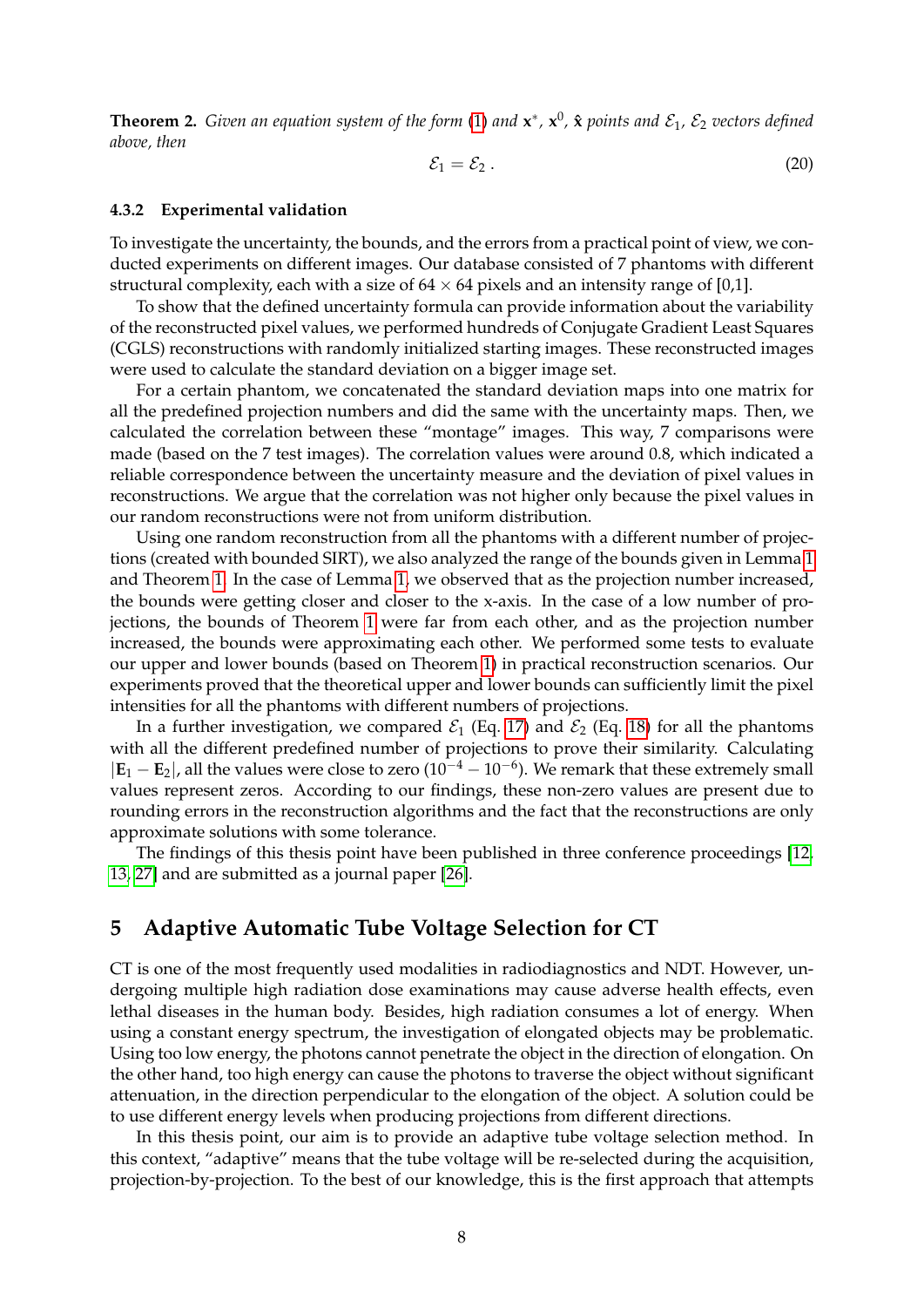to select tube voltage on-the-fly based only on projection (sinogram) information. This approach could be effectively applied, especially in the case of elongated objects.

## **5.1 Proposed methods**

First, we need a figure of merit to quantitatively evaluate the radiation used, more precisely, the projection images produced. After experimenting with different quality measures, we narrowed down the list of possible options and chose *transmission*, which describes the ratio between the minimal and the maximal X-ray intensity at the detector. In our experiments, 20% proved to be a good choice.

Our proposed voltage selection method is described in Alg. [2.](#page-10-0) As a first part (Lines 2-7 of Alg. [2\)](#page-10-0), we acquire the first projection on all the different predefined energy levels. Then the energy level with the closest transmission value to the optimum will be chosen for further acquisitions. In the second part (Lines 9-19 of Alg. [2\)](#page-10-0), we acquire a projection on the previously chosen energy level. If its transmission value is in a tolerance distance to the optimum, then we stay on the current energy level. Otherwise, if it is out of the acceptable range, then we step to a higher/lower energy level for the next projection. This second part is repeated until the predefined number of projections is reached. This way, based on the shape of the object, the resulting sinogram may contain projections from different energy levels. Thus, one can collect the most informative projections (energy levels) belonging to the given angles. We will refer to the sinogram obtained this way as the *adaptive sinogram*.

```
Algorithm 2: Voltage selection
```

| <b>Require:</b> $tr_{opt}$ - optimal transmission; $tr_{tol}$ - tolerance for the transmission level;                           |
|---------------------------------------------------------------------------------------------------------------------------------|
| TVL - set of predefined tube voltage levels; S - set of predefined angles                                                       |
| 1: $\text{tr}_{\text{opt}} \leftarrow 0.2, \text{tr}_{\text{tol}} \leftarrow 0.25$                                              |
| 2: for all $\text{vol} \in \text{TVL}$ do                                                                                       |
| acquire projection from starting angle on lvl<br>3:                                                                             |
| <i>closest</i> <sub>lvl</sub> $\leftarrow$ <i>lvl</i> with the closest transmission value to <b>tr</b> <sub>opt</sub><br>4:     |
| <i>closest</i> <sub>pr</sub> $\leftarrow$ projection acquired on <i>closest</i> <sub>lvl</sub><br>5:                            |
| <i>closest<sub>tr</sub></i> $\leftarrow$ transmission value of <i>closest<sub>pr</sub></i><br>6:                                |
| $7:$ end for                                                                                                                    |
| 8: $\sin\omega_{\text{gr}}$ + $\sin\omega_{\text{gr}}$ U closest <sub>pr</sub>                                                  |
| 9: for all angle $\theta \in S$ do                                                                                              |
| <i>actual</i> <sub>pr</sub> $\leftarrow$ acquire projection from angle $\theta$ on <i>closest</i> <sub>lvl</sub><br>10:         |
| $sinogram_{opt} \leftarrow sinogram_{opt} \cup actual_{pr}$<br>11:                                                              |
| if $ \mathbf{tr}_{\mathbf{opt}} - closest_{tr}  \geq \mathbf{tr}_{\mathbf{opt}} \cdot \mathbf{tr}_{\mathbf{tol}}$ then<br>12:   |
| if $tr_{opt} - closest_{tr} < 0$ then<br>13:                                                                                    |
| $closest_{[v]} \leftarrow$ decrease <i>closest</i> <sub><math>[vv]</math></sub> to the closest lower level in <b>TVL</b><br>14: |
| else<br>15:                                                                                                                     |
| $closest_{lvl} \leftarrow$ increase <i>closest</i> <sub>lvl</sub> to the closest higher level in <b>TVL</b><br>16:              |
| end if<br>17:                                                                                                                   |
| end if<br>18:                                                                                                                   |
| $19:$ end for                                                                                                                   |

<span id="page-10-0"></span>It would be ideal if the sum of intensities at the detectors were equal for all individual projections. However, since we are using different energy levels for different projections, this is not always the case. This can be an issue, during the reconstruction, since reconstruction algorithms typically assume a constant energy spectrum for acquiring the projections. To resolve this issue, we designed a sinogram equalization method. This algorithm uses the previously created optimized sinogram's intensities to create a scaling vector that can be used to equalize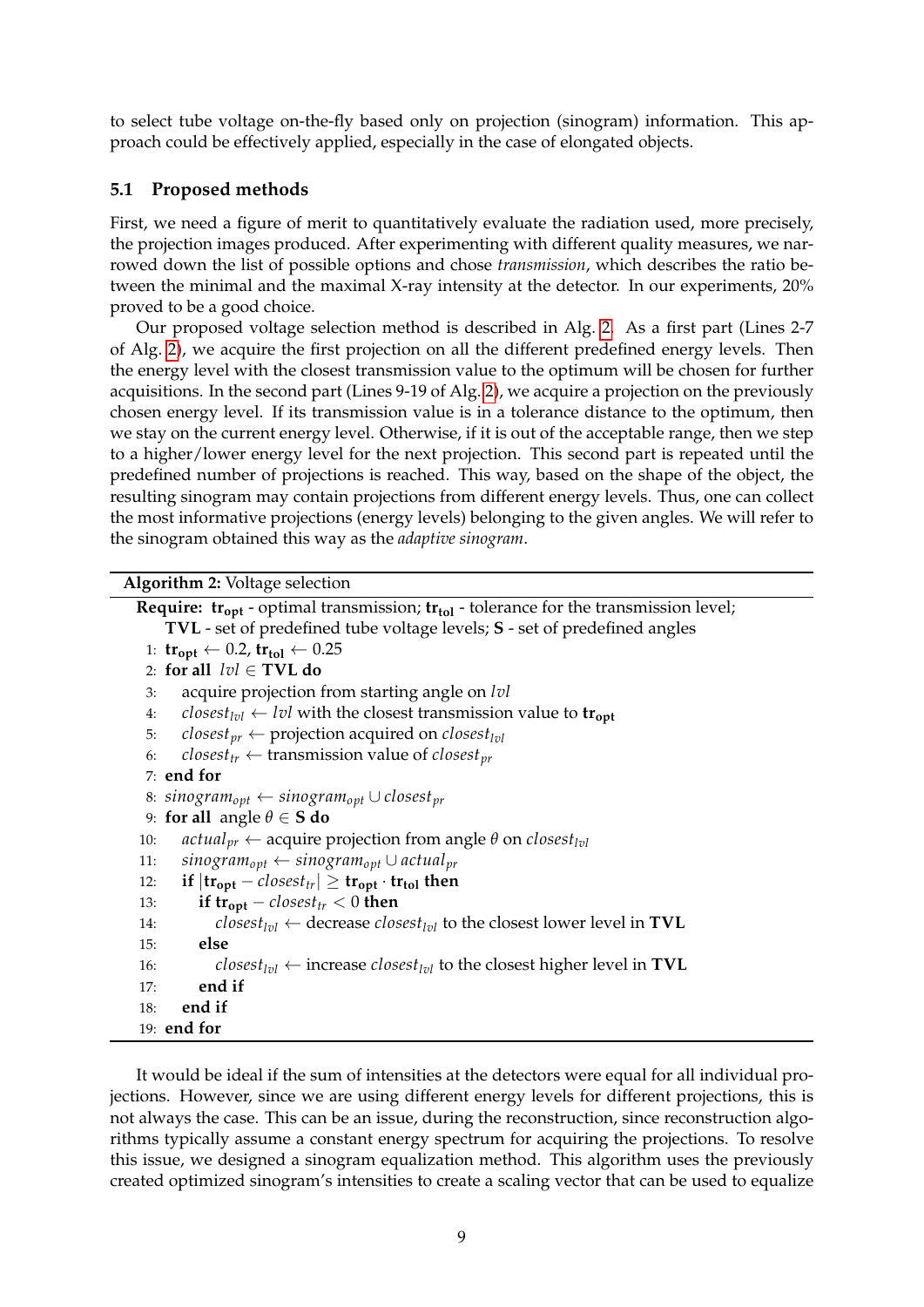the intensities for a proper reconstruction. We will refer to the sinogram created by the consecutive application of Alg. [2](#page-10-0) and the sinogram equalization method as the *corrected-adaptive sinogram*.

#### **5.2 Test environment**

To conduct experiments, we used the GATE simulation software, an advanced open-source software developed by the international OpenGATE collaboration and dedicated to numerical simulations in medical imaging and radiotherapy. During the simulations, we used a polychromatic source, which can keep us closer to real applications. To simulate a perfect energy spectrum, we used Spekcalc, which is an executable for calculating the X-ray emission spectra from tungsten anodes such as those used in diagnostic radiology and kV radiotherapy X-ray tubes.

We used the following software phantoms. P1 was a perfect sphere on which we have shown how the transmission behaves if an object is not elongated, P2-P5 were elongated binary objects (with different length-width ratio and/or inner structure), and P6 was a self-made approximation of the well-known Forbild hip phantom<sup>[1](#page-11-0)</sup>. For the reconstructions, we took the middle slices of these objects. In the GATE software, Phantoms P1-P5 were virtually made of PVC (Polyvinyl chloride). P6 consisted of the materials detailed in the description of the Forbild hip phantom.

After acquiring the projections, the reconstructions were performed using the Filtered Backprojection (FBP) technique. The quality of the reconstructions was evaluated by the Signal-tonoise ratio (SNR).

#### **5.3 Results**

We predefined 15 different energy levels. After generating the sinograms of all the phantoms on all the different energy levels, we calculated the SNR values belonging to the reconstructed slices. We refer to the sinograms of the reconstructions with the highest SNR values as the *original best sinograms*. The SNR values were also calculated for the reconstructed slices created using our *corrected-adaptive sinograms*, and we observed a slight increase in the SNR values in the case of almost every phantom.

Besides the slightly improved SNR values, another advantage of the adaptive voltage selection strategy is lower energy consumption, based on the fact that from certain angles, even a lower energy level could ensure optimal transmission. In the first and second row of Table [1,](#page-12-0) one can see the cumulated energies for creating the *original best* and the *corrected-adaptive sinogram*, respectively (using the mean energies of the different energy levels). Note that sinogram correction is simply achieved by executing the intensity equalization method, i.e., it does not affect cumulated energy. As we mentioned before, P1 is the perfect opposite of an elongated object. Therefore, the cumulated energy is the same in both cases. In all the other cases, the required energy for acquiring the *corrected-adaptive sinograms* is lower than it is needed for the *original best sinograms*. The percentages of the energy savings are shown in the third row. A significant energy reduction can be observed.

The findings of this thesis point have been published in a conference proceedings [\[11\]](#page-17-10).

# **6 Convolutional Neural Networks in BT**

The Artificial Neural Networks (ANNs) are based on the biological structure and behavior of the human brain, and the main application field for them is in Machine Learning. Convolutional Neural Networks (CNNs) are different from the structure of other neural networks since

<span id="page-11-0"></span><sup>1</sup><http://www.imp.uni-erlangen.de/phantoms/index.htm>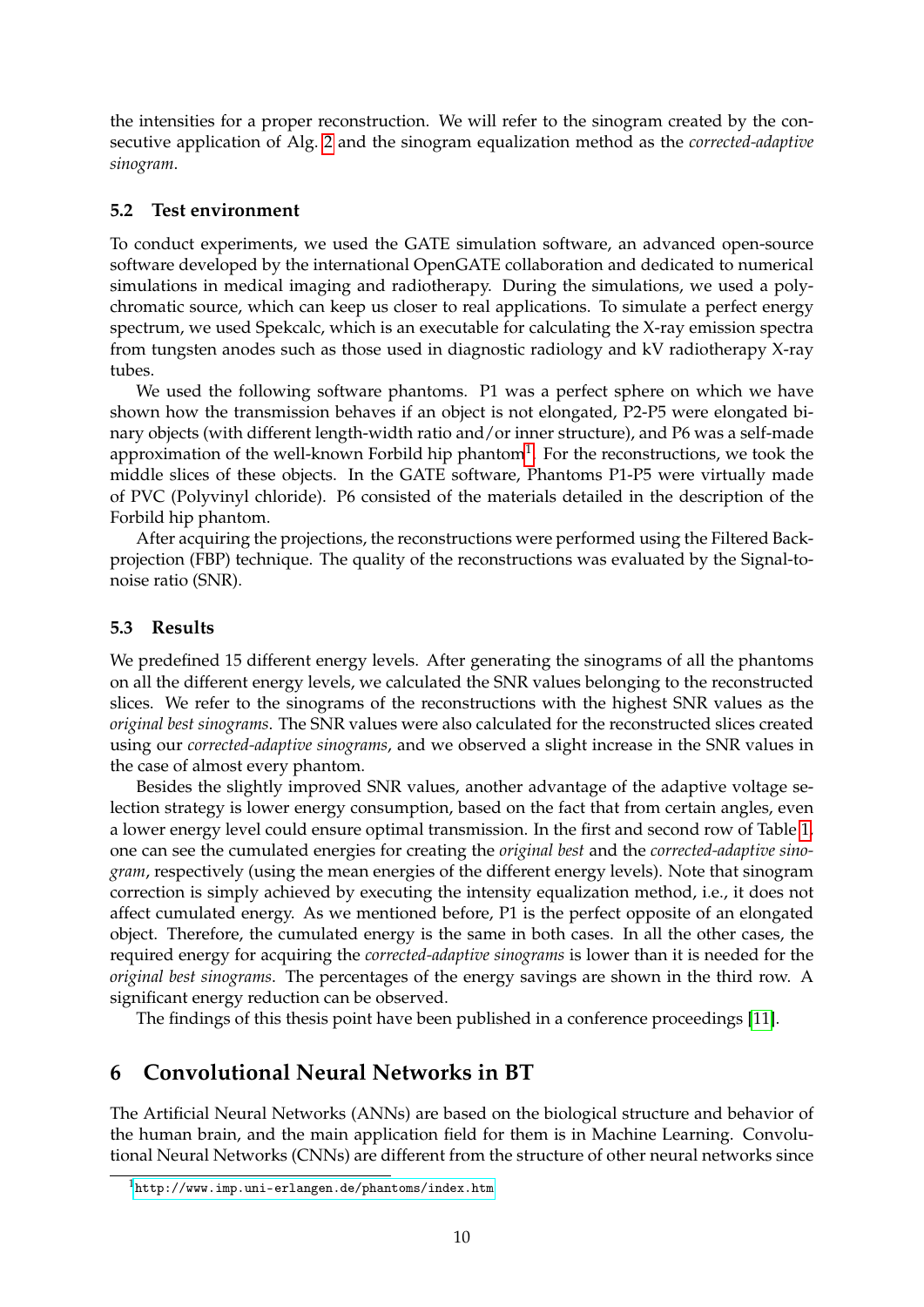<span id="page-12-0"></span>Table 1: The cumulated energies needed for the *original best* and the *corrected-adaptive sinograms*, and the percentage of the saved energies, respectively.

|                                                                                | <b>P1</b>                                           | P2 | P3 | P4                                 | P <sub>5</sub> | P <sub>6</sub> |
|--------------------------------------------------------------------------------|-----------------------------------------------------|----|----|------------------------------------|----------------|----------------|
| <i>orig. best</i> [keV]   11428.5   11428.5   11428.5   11428.5   10146   7638 |                                                     |    |    |                                    |                |                |
| corr. adapt. [keV]                                                             | 11428.5   8930.4   10395   8930.4   8776.7   6906.1 |    |    |                                    |                |                |
| Saved energy $[\%]$   0                                                        |                                                     |    |    | 21.86   9.04   21.86   13.5   9.58 |                |                |

CNNs are mainly applied in the field of image processing and can also handle different types of input (e.g., image, video, voice).

In this thesis point, first, we show that neural networks are capable of solving a complex task like projection selection without any reconstruction step. Then, we provide a U-Net based segmentation algorithm for binarizing CT slices of different 3D printed specimens as part of an industrial project.

## **6.1 Proposed projection selection algorithm using CNNs**

#### **6.1.1 The workflow of the method**

First, the CNN takes a sinogram ( $180 \times 91$ ) as input (from the training database). After the 3 convolutional layers, a dense classifier connected to it outputs 180 activation values optimizing the MSE (Mean Squared Error) as the loss-function. These output values are thresholded to get the minimum number of projections required for each entity. Since we might end up with more than the required number of projections, a K-means clustering is applied to determine the exact angles to be used in the reconstruction process. Lastly, calculating the RME between the original image and the images reconstructed using the 3 methods explored here (labels, predictions, and equiangular projections) gives an estimate of the effectiveness of the selection procedure.

### **6.1.2 Evaluation and Results**

Our image database consisted of 8983 phantoms (icons) of varying structural complexity, each with size  $64 \times 64$  pixels. To create the training dataset, we performed a modified version of the *SFS* (Sequential Forward Selection) method (*Section [3.2](#page-3-0)*). This algorithm is referred to as *Label*. The main purpose of the projection selection procedures is to outperform the equiangular approaches by choosing the required angles in order to achieve a lower reconstruction error. Therefore, the results of the CNN based projection selection are compared to the results of the *Naive* method (*Section* [3.1\)](#page-3-1) too. The proposed method will be denoted as *CNN*.

In Table [2,](#page-13-0) we present the RME and Standard Deviation (STD) values of the different methods with 4-6-8 angles, respectively. The  $\bullet$ / $\circ$  symbols highlight whether the differences are statistically significant  $\left(\bullet\right)$  or not  $\left(\circ\right)$ , using a t-test with a significance level of 0.05. The results are statistically significant only with 8 projections. The RME values computed from the *Label* projection angles are naturally the smallest of the three, followed by our *CNN* approach. The equiangular approach produces the highest RMEs, meaning that the reconstructed images differed from the original ones the most using the *Naive* angle set. Using our 10-fold crossvalidation test evaluations, we analyzed the RME values obtained using the 3 methods with 4 projections. We also present our findings in Table [3.](#page-13-1) We note here that these values are from the test set containing examples never encountered during the training of the model.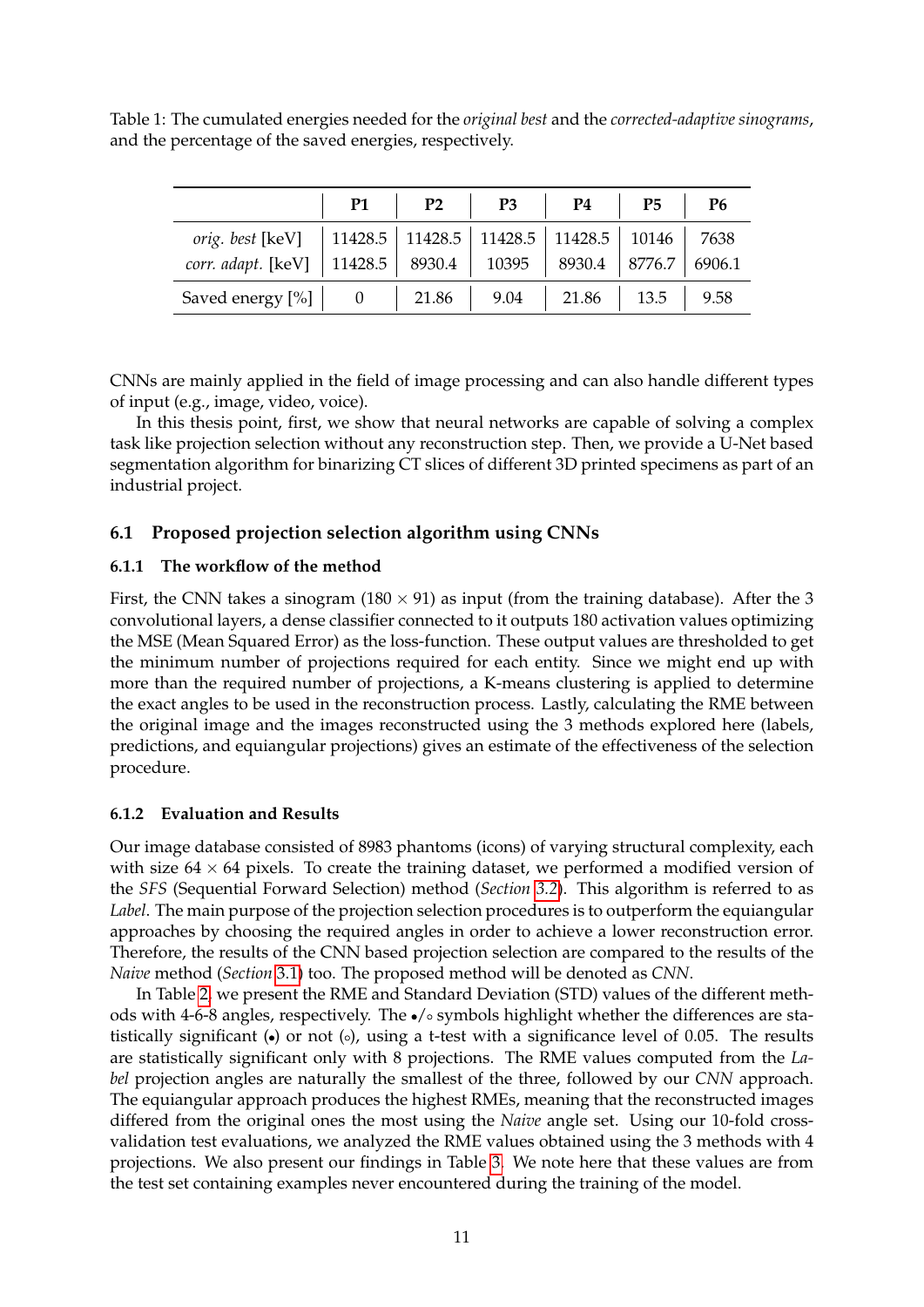<span id="page-13-0"></span>Table 2: Average of RME and Standard Deviation values calculated from 10 runs for the three different approaches. The significance values were computed pairwise for *Naive-Label*, *Label-CNN* and *Naive-CNN* and the significant statistical differences are presented column-wise with the symbols of  $\bullet$ / $\circ$ .

| 4 projections | Label            | <b>CNN</b>       | Naive          |
|---------------|------------------|------------------|----------------|
| <b>RME</b>    | $0.3817 \circ$   | $0.4015 \circ$   | $0.4912 \circ$ |
| <b>STD</b>    | 0.2078           | 0.2189           | 0.2903         |
| 6 projections | Label            | <b>CNN</b>       | Naive          |
| <b>RME</b>    | $0.3196 \circ$   | $0.3430 \circ$   | $0.3866 \circ$ |
| <b>STD</b>    | 0.1723           | 0.1723           | 0.2341         |
| 8 projections | Label            | <b>CNN</b>       | Naive          |
| <b>RME</b>    | $0.2746 \bullet$ | $0.2940 \bullet$ | $0.3128 -$     |
| <b>STD</b>    | 0.1842           | 0.2174           | 0.2312         |

<span id="page-13-1"></span>Table 3: The numbers of images on which the 3 distinct methods gave the smallest RME values are shown along the diagonal. The other cells show where two approaches gave the same RME value.

| 4 projections | Label | CNN  | Naive |
|---------------|-------|------|-------|
| Label         | 4676  | 37   | 19    |
| <b>CNN</b>    | 37    | 3096 | 14    |
| Naive         | 19    | ۱4   | 1141  |

### **6.2 Segmentation of CT slices using CNNs**

#### **6.2.1 The workflow of the segmentation**

For the segmentation of the CT-image slices, first, we trained a U-Net [\[21\]](#page-18-9), using the original source code<sup>[2](#page-13-2)</sup> (implemented in Tensorflow), provided by the authors. Depending on the task, 3-4 original slices (meaning less than 1 percent of the whole database) have been manually segmented to get golden standards (labels). The training data was formed by these few original CT-slices together with their corresponding golden standard binary masks. The test dataset consisted of the non-segmented slices. To increase the number of training images, the input data was cut into pixel patches of size  $n \times n$ , where *n* is chosen from the interval [50, 100] such that the remainder of the integer division *image*\_*width*/*n* is the minimal possible. After the classification, the CT slices were reassembled from the patches.

The output of the network is a probability distribution, where the outputted values are expected to be very close to 0 or 1, so they can be interpreted as binary pixel values. As a post-processing step, a global thresholding was applied with different threshold values, and the qualitatively best has been chosen as the final binarized result.

After the examination of the results, given by the U-Net, we wanted to improve its performance. Therefore, we started to change the number of layers and the size of kernels in the U-Net architecture. All the different modifications we did were based on empirical tests. We modified some parts of the architecture, re-trained the model, generated the predictions and analyzed the resulted binary images. Then kept changing various parts based on the outcome. At the end of this process, the original architecture got modified quite significantly.

<span id="page-13-2"></span><sup>2</sup><https://lmb.informatik.uni-freiburg.de/people/ronneber/u-net/>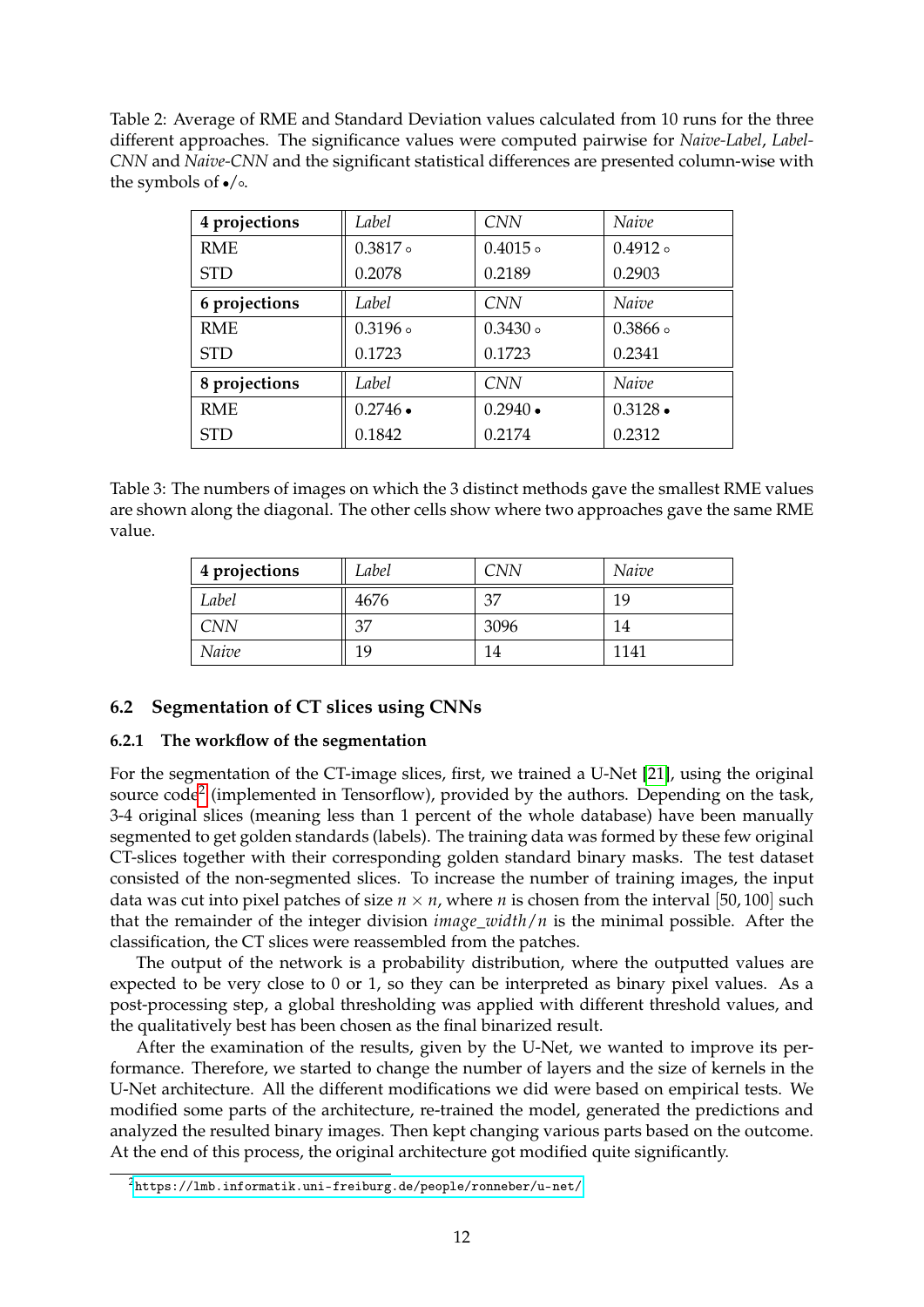|               | <b>PFOM</b> | <b>RAE</b> | ME    | HD    | Average |
|---------------|-------------|------------|-------|-------|---------|
| Otsu          | 0.225       | 0.205      | 0.133 | 0.591 | 0.289   |
| Adaptive      | 0.334       | 0.327      | 0.162 | 0.597 | 0.355   |
| Fuzzy C-means | 0.212       | 0.188      | 0.132 | 0.592 | 0.281   |
| Variational   | 0.134       | 0.117      | 0.134 | 0.600 | 0.246   |
| U-Net         | 0.105       | 0.093      | 0.084 | 0.559 | 0.210   |
| Proposed      | 0.059       | 0.032      | 0.093 | 0.579 | 0.191   |

<span id="page-14-0"></span>Table 4: Comparison of different thresholding approaches using different quality measures

#### **6.2.2 Evaluation and Results**

Our segmentation approach was validated on two additively manufactured metal components, provided by Siemens AG. The full golden standard image set was given only for the second specimen. Therefore, this specimen was analyzed in detail from the image processing point of view and was compared to the results of other thresholding approaches.

We based our quantitative performance evaluation on a related research. In [\[23\]](#page-18-10), the authors presented 40 segmentation techniques, and then ranked them based on 5 different criteria: misclassification error, edge mismatch, region nonuniformity, relative foreground area error, and shape distortion penalty via Hausdorff distance. We decided to use 4 measurements for this task. We used three propositions of [\[23\]](#page-18-10): misclassification error (**ME**), relative foreground area error (**RAE**), and shape distortion penalty via Hausdorff distance (**HD**). Instead of the edge mismatch, we used the mean-square distance figure of merit (**PFOM**) introduced by Pratt [\[19\]](#page-18-11) because we found it a better measure for analyzing edges. We did not use region nonuniformity because it does not require ground-truth information, which could be misleading in this case.

Table [4](#page-14-0) shows how the different thresholding methods performed based on the four different criteria. In the first column, one can see the thresholding approaches we used for the comparison. These methods are: Otsu method [\[17\]](#page-18-12), local adaptive thresholding [\[2\]](#page-17-11), variational minimax optimization based thresholding [\[22\]](#page-18-13), fuzzy C-means [\[1\]](#page-17-12), and the original U-Net. All the performance measures are adjusted so that their scores vary from 0 (for an entirely correct segmentation) to 1 (for an entirely erroneous case). Columns 2-5 contain the average scores over all the slices belonging to different quality measures in case of different segmentation techniques. To obtain an average performance, the authors of [\[23\]](#page-18-10) suggested using the arithmetic average of the normalized scores defined above. The sixth column of Table [4](#page-14-0) shows this average value. In every column, the smallest value is indicated with bold characters. One can see that U-Net and the proposed architecture can significantly outperform all the other techniques. In two of four measures, the U-Net performed better, while in the other two cases, the proposed architecture did. Taking the last (average) column into account, overall, the proposed approach seems to be the best one.

To compare the U-Net and the proposed architecture from another perspective, U-Net's total number of parameters is 1 940 817, while in the case of the proposed architecture, this number is only 566 657. This means that the proposed one consists of almost four times fewer parameters and can still provide at least as good results as the U-Net can, moreover, in most of the cases it can outperform U-Net.

The findings of this thesis point were in part published in a conference proceedings [\[18\]](#page-18-14) and in a journal paper [\[8\]](#page-17-13).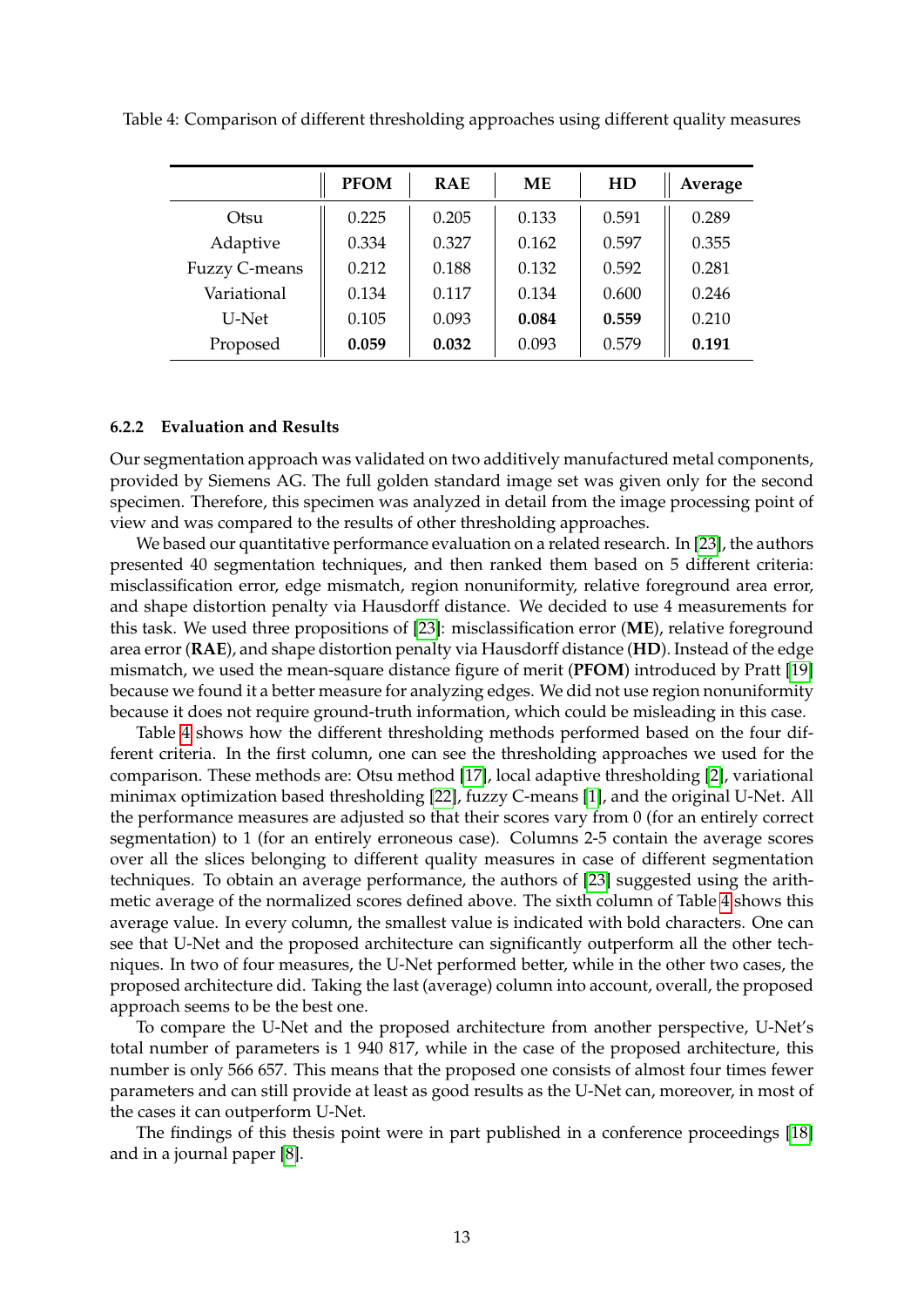# **7 Summary of the author's contributions**

The findings of the research can be divided into four thesis groups. Table [5](#page-16-0) gives the connection between the results and the publications of the Author.

In the first thesis group, I proposed different sequential projection selection algorithms and analyzed their behavior under serious resolution down-scaling. These results were published in a conference proceedings [\[10\]](#page-17-5), and in a journal paper [\[9\]](#page-17-6).

- I/1. I adapted and implemented sequential selection and search approaches to projection selection methods with almost fully deterministic behavior. I compared these methods to already published algorithms and showed with experimental tests that my algorithms could outperform the already existing approaches in this field.
- I/2. I suggested two approaches to reduce the amount of data needed to select the most informative projection angles, and also examined how changing the scale of blueprint images and number of detectors affect the performance of projection selection algorithms. I developed and tested these approaches with the previously proposed projection selection methods. After the evaluation of the results, I proposed three different application fields where the scale invariance of projection selection could be used.

In the second thesis group, I embedded reconstruction uncertainty into projection selection algorithms and showed how grayscale uncertainty could be used in CT. These results were published in three conference proceedings [\[12,](#page-17-8) [13,](#page-17-9) [27\]](#page-18-7), and are submitted as a journal paper [\[26\]](#page-18-8).

- II/1. I modified already implemented offline and online projection selection algorithms to embed the uncertainty as the optimization measure. I tested and compared them to already published algorithms. I showed that these algorithms can select the most informative projection angles by relying only on the reconstruction uncertainty, and even in the offline case, they do not require any blueprint data during the selection process.
- II/2. I gave experimental validation to our results in the field of defining the grayscale uncertainty. I showed how the grayscale uncertainty could be used in the reconstruction of phantom images with continuous intensity interval and its correlation with the standard deviation of reconstructed pixel intensities, and how one can predict the upper and lower boundaries of the intensity values in practice. I also showed how the perturbed reconstructions could be used in practice to predict the reconstruction error that may arise during the reconstruction, which was followed by the evaluation of the results.

In the third thesis, group I proposed a transmission-based adaptive Automatic Tube Voltage Selection method for CT. The results of this thesis group were published in a conference proceedings [\[11\]](#page-17-10).

III/1. I proposed an adaptive Automatic Tube Voltage Selection method complemented with a sinogram equalization algorithm for CT. I proposed to use only the transmission value of the sinogram to adjust the tube voltage on-the-fly during the acquisition and thus, to rely only on the projection data. By experimental tests on software simulated phantoms using the GATE toolbox, I found that this method is able to produce optimized sinograms and by that ensuring lower energy consumption and slightly better reconstruction quality. I pointed out that the presented method could be utilized in industrial non-destructive testing, and it has potential even in medical cases.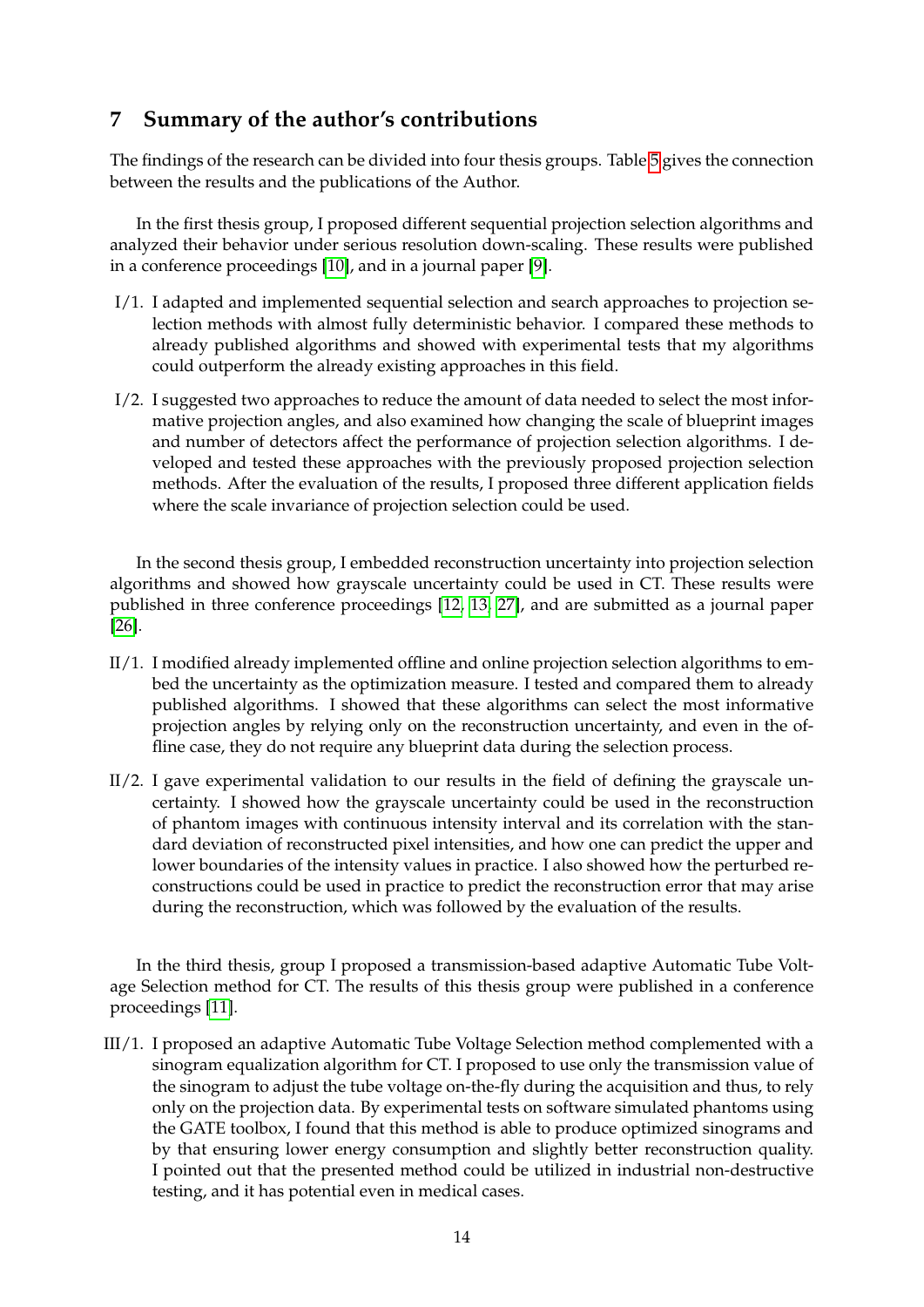In the fourth thesis group, I proposed a CNN based offline projection selection algorithm and modified the well known U-Net architecture for the segmentation of CT images. The results of this thesis group were published in a conference proceedings [\[18\]](#page-18-14), and in a journal paper [\[8\]](#page-17-13).

- IV/1. I proposed CNNs for projection selection to show that the most informative angles could be chosen without performing any reconstruction. I provided the theoretical background during this research from the tomographic point of view and the basis for the final angle selection algorithm. I modified the already existing projection selection algorithms to generate the training and test datasets. I compared the proposed method to state-of-theart approaches and evaluated the results.
- IV/2. I proposed CNNs for solving a particular segmentation problem as part of a bigger project. First, I used U-Net for the segmentations, then, modified its architecture to improve its performance. I generated the training and test datasets for this task. I compared my results to state-of-the-art segmentation techniques. Using different segmentation quality measures, I showed that my proposed model consists of almost four times fewer parameters and still provides at least as good results as the U-Net can. Still, in most of the cases, it can outperform U-Net.

|          | $[10]$    | $[9]$ |  | $[12]   [13]   [27]   [26]   [11]   [18]$ |  | $[8]$ |
|----------|-----------|-------|--|-------------------------------------------|--|-------|
| $I/1$ .  | $\bullet$ |       |  |                                           |  |       |
| $I/2$ .  |           |       |  |                                           |  |       |
| II/1.    |           |       |  |                                           |  |       |
| $II/2$ . |           |       |  |                                           |  |       |
| III/1.   |           |       |  |                                           |  |       |
| IV/1.    |           |       |  |                                           |  |       |
| IV/2.    |           |       |  |                                           |  |       |

<span id="page-16-0"></span>Table 5: The connection between the thesis points and the Author's publications.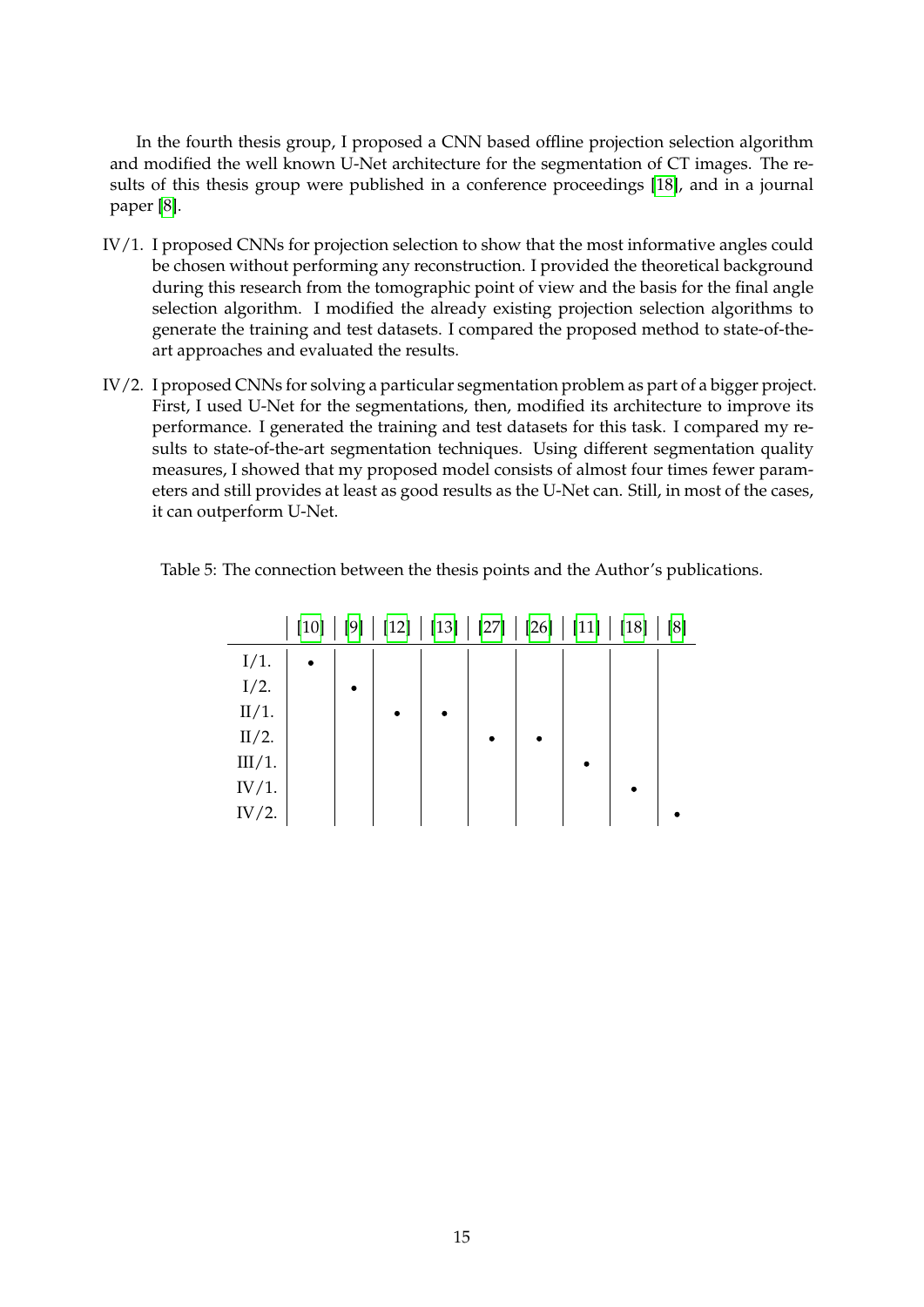# **References**

- <span id="page-17-12"></span>[1] J. C. Bezdek, M. R. Pal, J. Keller, and R. Krisnapuram. *Fuzzy Models and Algorithms for Pattern Recognition and Image Processing*. Springer US, 1999. ISBN: 978-0-387-24579-9. DOI: [10.1007/b106267](https://doi.org/10.1007/b106267).
- <span id="page-17-11"></span>[2] R. C. Gonzalez and R. E. Woods. *Digital image processing*. Upper Saddle River, N.J.: Prentice Hall, 2008. ISBN: 9780131687288.
- <span id="page-17-7"></span>[3] M. A. Haque, M. O. Ahmad, M. N. S. Swamy, M. K. Hasan, and S. Y. Lee. "Adaptive Projection Selection for Computed Tomography". In: *IEEE Transactions on Image Processing* 22.12 (Dec. 2013), pp. 5085–5095. ISSN: 1057-7149. DOI: [10.1109/TIP.2013.2280185](https://doi.org/10.1109/TIP.2013.2280185).
- <span id="page-17-0"></span>[4] G. T. Herman. *Fundamentals of Computerized Tomography: Image Reconstruction from Projections*. 2nd. Springer Publishing Company, Incorporated, 2009. ISBN: 9781852336172. DOI: [10.1007/978-1-84628-723-7](https://doi.org/10.1007/978-1-84628-723-7).
- <span id="page-17-2"></span>[5] G. T. Herman and A. Kuba. *Advances in Discrete Tomography and Its Applications*. Birkhäuser Basel, 2007. DOI: [10.1007/978-0-8176-4543-4](https://doi.org/10.1007/978-0-8176-4543-4).
- <span id="page-17-3"></span>[6] G. T. Herman and A. Kuba. *Discrete Tomography: Foundations, Algorithms, and Applications*. Birkhäuser Basel, 1999. DOI: [10.1007/978-1-4612-1568-4](https://doi.org/10.1007/978-1-4612-1568-4).
- <span id="page-17-1"></span>[7] A. C. Kak and M. Slaney. *Principles of Computerized Tomographic Imaging*. IEEE Press, New York, 1988.
- <span id="page-17-13"></span>[8] N. Korshunova, J. Jomo, G. Lékó, D. Reznik, P. Balázs, and S. Kollmannsberger. "Imagebased material characterization of complex microarchitectured additively manufactured structures". In: *Computers & Mathematics with Applications* 80 (11 2020), pp. 2462–2480. DOI: [10.1016/j.camwa.2020.07.018](https://doi.org/10.1016/j.camwa.2020.07.018).
- <span id="page-17-6"></span>[9] G. Lékó and P. Balázs. "Scale Invariance in Projection Selection Using Binary Tomography". In: *Fundamenta Informaticae* 172.2 (2020), pp. 129–142. DOI: [10.3233/FI-2020-1897](https://doi.org/10.3233/FI-2020-1897).
- <span id="page-17-5"></span>[10] G. Lékó and P. Balázs. "Sequential Projection Selection Methods for Binary Tomography". In: *Computational Modeling of Objects Presented in Images. Fundamentals, Methods, and Applications*. Ed. by R. P. Barneva, V. E. Brimkov, P. Kulczycki, and J. M. R. S. Tavares. Vol. 10986. Cham: Springer International Publishing, 2019, pp. 70–81. ISBN: 978-3-030- 20805-9. DOI: [10.1007/978-3-030-20805-9\\_7](https://doi.org/10.1007/978-3-030-20805-9_7).
- <span id="page-17-10"></span>[11] G. Lékó and P. Balázs. "Transmission Based Adaptive Automatic Tube Voltage Selection for Computed Tomography". In: *Combinatorial Image Analysis*. Ed. by T. Lukić, R. P. Barneva, V. E. Brimkov, L. Čomić, and N. Sladoje. Vol. 12148. Cham: Springer International Publishing, 2020, pp. 199–208. ISBN: 978-3-030-51002-2. DOI: [10.1007/978-3-030-](https://doi.org/10.1007/978-3-030-51002-2_14) [51002-2\\_14](https://doi.org/10.1007/978-3-030-51002-2_14).
- <span id="page-17-8"></span>[12] G. Lékó, P. Balázs, and L. G. Varga. "Projection Selection for Binary Tomographic Reconstruction Using Global Uncertainty". In: *Image Analysis and Recognition*. Ed. by A. Campilho, F. Karray, and B. ter Haar Romeny. Vol. 10882. Cham: Springer International Publishing, 2018, pp. 3–10. ISBN: 978-3-319-93000-8. DOI: [10.1007/978- 3- 319- 93000-](https://doi.org/10.1007/978-3-319-93000-8_1) [8\\_1](https://doi.org/10.1007/978-3-319-93000-8_1).
- <span id="page-17-9"></span>[13] G. Lékó, S. Domány, and P. Balázs. "Uncertainty Based Adaptive Projection Selection Strategy for Binary Tomographic Reconstruction". In: *Computer Analysis of Images and Patterns*. Ed. by M. Vento and G. Percannella. Vol. 11679. Cham: Springer International Publishing, 2019, pp. 74–84. ISBN: 978-3-030-29891-3. DOI: [10.1007/978-3-030-29891-](https://doi.org/10.1007/978-3-030-29891-3_7) [3\\_7](https://doi.org/10.1007/978-3-030-29891-3_7).
- <span id="page-17-4"></span>[14] N. Metropolis, A. W. Rosenbluth, M. N. Rosenbluth, A. H. Teller, and E. Teller. "Equation of State Calculations by Fast Computing Machines". In: *The Journal of Chemical Physics* 21.6 (1953), pp. 1087–1092. DOI: [10.1063/1.1699114](https://doi.org/10.1063/1.1699114).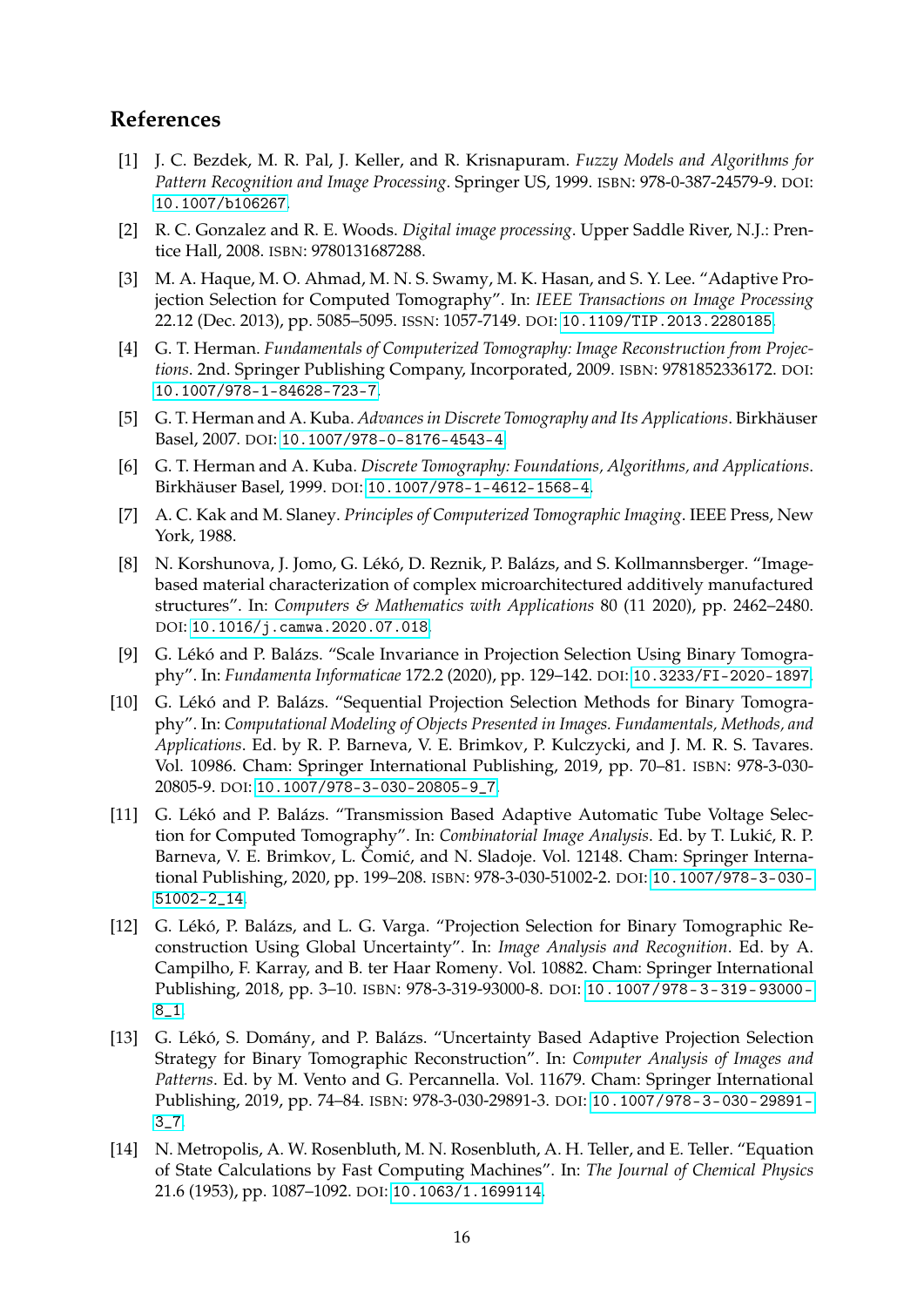- <span id="page-18-4"></span>[15] L. C. Molina, L. Belanche, and A. Nebot. "Feature selection algorithms: a survey and experimental evaluation". In: *2002 IEEE International Conference on Data Mining, 2002. Proceedings*. 2002, pp. 306–313. DOI: [10.1109/ICDM.2002.1183917](https://doi.org/10.1109/ICDM.2002.1183917).
- <span id="page-18-0"></span>[16] A. Nagy and A. Kuba. "Reconstruction of binary matrices from fan-beam projections". In: *Acta Cybernetica* 17.2 (2005), pp. 359–385.
- <span id="page-18-12"></span>[17] N. Otsu. "A Threshold Selection Method from Gray-Level Histograms". In: *IEEE Transactions on Systems, Man, and Cybernetics* 9.1 (1979), pp. 62–66. DOI: [10.1109/TSMC.1979.](https://doi.org/10.1109/TSMC.1979.4310076) [4310076](https://doi.org/10.1109/TSMC.1979.4310076).
- <span id="page-18-14"></span>[18] G. Pap, G. Lékó, and T. Grósz. "A Reconstruction-Free Projection Selection Procedure for Binary Tomography Using Convolutional Neural Networks". In: *Image Analysis and Recognition*. Ed. by F. Karray, A. Campilho, and A. Yu. Vol. 11662. Cham: Springer International Publishing, 2019, pp. 228–236. ISBN: 978-3-030-27202-9. DOI: [10.1007/978- 3-](https://doi.org/10.1007/978-3-030-27202-9_20) [030-27202-9\\_20](https://doi.org/10.1007/978-3-030-27202-9_20).
- <span id="page-18-11"></span>[19] W. K. Pratt. *Digital Image Processing*. New York, Wiley-Interscience, 1978.
- <span id="page-18-3"></span>[20] P. Pudil, J. Novovičová, and J. Kittler. "Floating search methods in feature selection". In: *Pattern Recognition Letters* 15.11 (1994), pp. 1119–1125. DOI: [10 . 1016 / 0167 - 8655\(94 \)](https://doi.org/10.1016/0167-8655(94)90127-9) [90127-9](https://doi.org/10.1016/0167-8655(94)90127-9).
- <span id="page-18-9"></span>[21] O. Ronneberger, P. Fischer, and T. Brox. "U-Net: Convolutional Networks for Biomedical Image Segmentation". In: *Medical Image Computing and Computer-Assisted Intervention*. Ed. by N. Navab, J. Hornegger, W. M. Wells, and A. F. Frangi. Cham: Springer International Publishing, 2015, pp. 234–241. DOI: [10.1007/978-3-319-24574-4\\_28](https://doi.org/10.1007/978-3-319-24574-4_28).
- <span id="page-18-13"></span>[22] B. N. Saha and N. Ray. "Image Thresholding by Variational Minimax Optimization". In: *Pattern Recogn.* 42.5 (May 2009), 843––856. ISSN: 0031-3203. DOI: [10 . 1016 / j . patcog .](https://doi.org/10.1016/j.patcog.2008.09.033) [2008.09.033](https://doi.org/10.1016/j.patcog.2008.09.033).
- <span id="page-18-10"></span>[23] M. Sezgin and B. Sankur. "Survey over image thresholding techniques and quantitative performance evaluation". In: *Journal of Electronic Imaging* 13 (Jan. 2004), pp. 146–168. DOI: [10.1117/1.1631315](https://doi.org/10.1117/1.1631315).
- <span id="page-18-1"></span>[24] L. Varga, P. Balázs, and A. Nagy. "Direction-dependency of binary tomographic reconstruction algorithms". In: *Graphical Models* 73.6 (2011). Computational Modeling in Imaging Sciences, pp. 365–375. ISSN: 1524-0703. DOI: [10.1016/j.gmod.2011.06.006](https://doi.org/10.1016/j.gmod.2011.06.006).
- <span id="page-18-2"></span>[25] L. Varga, P. Balázs, and A. Nagy. "Projection Selection Algorithms for Discrete Tomography". In: *Advanced Concepts for Intelligent Vision Systems*. Ed. by J. Blanc-Talon, D. Bone, W. Philips, D. Popescu, and P. Scheunders. Berlin, Heidelberg: Springer Berlin Heidelberg, 2010, pp. 390–401. ISBN: 978-3-642-17688-3. DOI: [10.1007/978-3-642-17688-3\\_37](https://doi.org/10.1007/978-3-642-17688-3_37).
- <span id="page-18-8"></span>[26] L. G. Varga, G. Lékó, and P. Balázs. "Grayscale Uncertainty and Errors of Tomographic Reconstructions Based on Projection Geometries and Projection Sets". In: *Submitted to Journal of Combinatorial Optimization - SI: Combinatorial Optimization in Imaging Sciences* (2020).
- <span id="page-18-7"></span>[27] L. G. Varga, G. Lékó, and P. Balázs. "Grayscale Uncertainty of Projection Geometries and Projections Sets". In: *Combinatorial Image Analysis*. Ed. by T. Lukić, R. P. Barneva, V. E. Brimkov, L. Čomić, and N. Sladoje. Vol. 12148. Cham: Springer International Publishing, 2020, pp. 123–138. ISBN: 978-3-030-51002-2. DOI: [10.1007/978-3-030-51002-2\\_9](https://doi.org/10.1007/978-3-030-51002-2_9).
- <span id="page-18-6"></span>[28] L. G. Varga, L. G. Nyúl, A. Nagy, and P. Balázs. "Local and global uncertainty in binary tomographic reconstruction". In: *Computer Vision and Image Understanding* 129 (2014). Special section: Advances in Discrete Geometry for Computer Imagery, pp. 52–62. ISSN: 1077-3142. DOI: [10.1016/j.cviu.2014.05.006](https://doi.org/10.1016/j.cviu.2014.05.006).
- <span id="page-18-5"></span>[29] A. Watson. "Perimetric Complexity of Binary Digital Images". In: *The Mathematica Journal* 14 (Mar. 2012).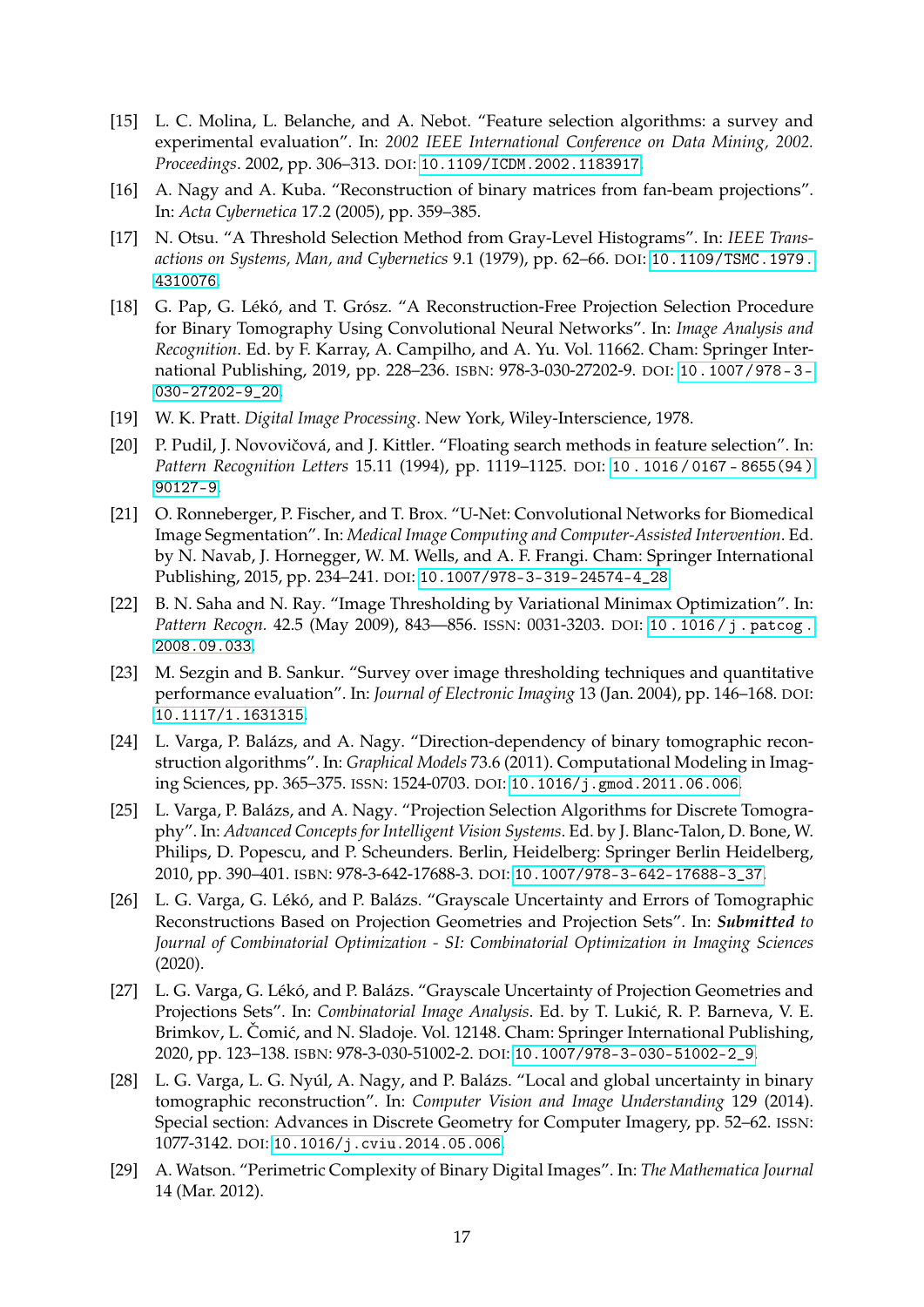# **Publications of the Author**

# Journal publications

- Gábor Lékó and Péter Balázs. "Detecting Steel Cord Discontinuities in Tire Tread X-Ray Images: A Preliminary Study". International Journal of Circuits, Systems and Signal Processing (NAUN) 11 314-318 (2017), ISSN: 1998-4464. SJR: Q4
- Gábor Lékó and Péter Balázs. "Scale Invariance in Projection Selection Using Binary Tomography". In: Fundamenta Informaticae 172.2 (2020), pp. 129–142. DOI: [10.3233/FI-2020-1897.](https://doi.org/10.3233/FI-2020-1897) IF: 1.204. SJR: Q3
- Nina Korshunova, John Jomo, Gábor Lékó, Daniel Reznik, Péter Balázs and Stefan Kollmannsberger. "Image-based material characterization of complex microarchitectured additively manufactured structures". In: Computers & Mathematics with Applications 80 (11 2020), pp. 2462–2480. ISSN: 0898-1221. DOI: [10.1016/j.camwa.2020.07.018.](https://doi.org/10.1016/j.camwa.2020.07.018) IF: 3.370. SJR: Q1
- László G. Varga, Gábor Lékó, and Péter Balázs. "Grayscale Uncertainty and Errors of Tomographic Reconstructions Based on Projection Geometries and Projection Sets". *In: Submitted to Journal of Combinatorial Optimization - SI: Combinatorial Optimization in Imaging Sciences* (2020). IF: 0.843. SJR: Q2

# Full papers in conference proceedings

- Gábor Lékó, Péter Balázs, and László G. Varga. "Projection Selection for Binary Tomographic Reconstruction Using Global Uncertainty". In: Image Analysis and Recognition. Ed. by Aurélio Campilho, Fakhri Karray, and Bart ter Haar Romeny. Vol. 10882. Cham: Springer International Publishing, 2018, pp. 3–10. ISBN: 978-3-319-93000-8. DOI: [10.1007/978-3-319-](https://doi.org/10.1007/978-3-319-93000-8_1) [93000-8\\_1.](https://doi.org/10.1007/978-3-319-93000-8_1) CORE: C
- Gábor Lékó and Péter Balázs. "Sequential Projection Selection Methods for Binary Tomography". In: Computational Modeling of Objects Presented in Images. Fundamentals, Methods, and Applications. Ed. by Reneta P. Barneva et al. Vol. 10986. Cham: Springer International Publishing, 2019, pp. 70–81. ISBN: 978-3-030-20805-9. DOI: [10.1007/978-3-030-20805-9\\_7.](https://doi.org/10.1007/978-3-030-20805-9_7)
- Gábor Lékó, Szilveszter Domány, and Péter Balázs. "Uncertainty Based Adaptive Projection Selection Strategy for Binary Tomographic Reconstruction". In: Computer Analysis of Images and Patterns. Ed. by Mario Vento and Gennaro Percannella. Vol. 11679. Cham: Springer International Publishing, 2019, pp. 74–84. ISBN: 978-3-030-29891-3. DOI: [10.1007/978-3-030-](https://doi.org/10.1007/978-3-030-29891-3_7) [29891-3\\_7.](https://doi.org/10.1007/978-3-030-29891-3_7) CORE: B
- Gergely Pap, Gábor Lékó, and Tamás Grósz. "A Reconstruction-Free Projection Selection Procedure for Binary Tomography Using Convolutional Neural Networks". In: Image Analysis and Recognition. Ed. by Fakhri Karray, Aurélio Campilho, and Alfred Yu. Vol. 11662. Cham: Springer International Publishing, 2019, pp. 228–236. ISBN: 978-3-030-27202-9. DOI: [10.1007/978-3-030-27202-9\\_20.](https://doi.org/10.1007/978-3-030-27202-9_20) CORE: C
- Gábor Lékó and Péter Balázs. "Transmission Based Adaptive Automatic TubeVoltage Selection for Computed Tomography". In: Combinatorial Image Analysis. Ed. by Tibor Lukić et al. Vol. 12148. Cham: Springer International Publishing, 2020, pp. 199–208. ISBN: 978-3-030- 51002-2. DOI: [10.1007/978-3-030-51002-2\\_14.](https://doi.org/10.1007/978-3-030-51002-2_14) CORE: C
- László G. Varga, Gábor Lékó, and Péter Balázs. "Grayscale Uncertainty of Projection Geometries and Projections Sets". In: Combinatorial Image Analysis. Ed. by Tibor Lukić et al. Vol. 12148. Cham: Springer International Publishing, 2020, pp. 123–138. ISBN: 978-3-030-51002-2. DOI: [10.1007/978-3-030-51002-2\\_9.](https://doi.org/10.1007/978-3-030-51002-2_9) CORE: C